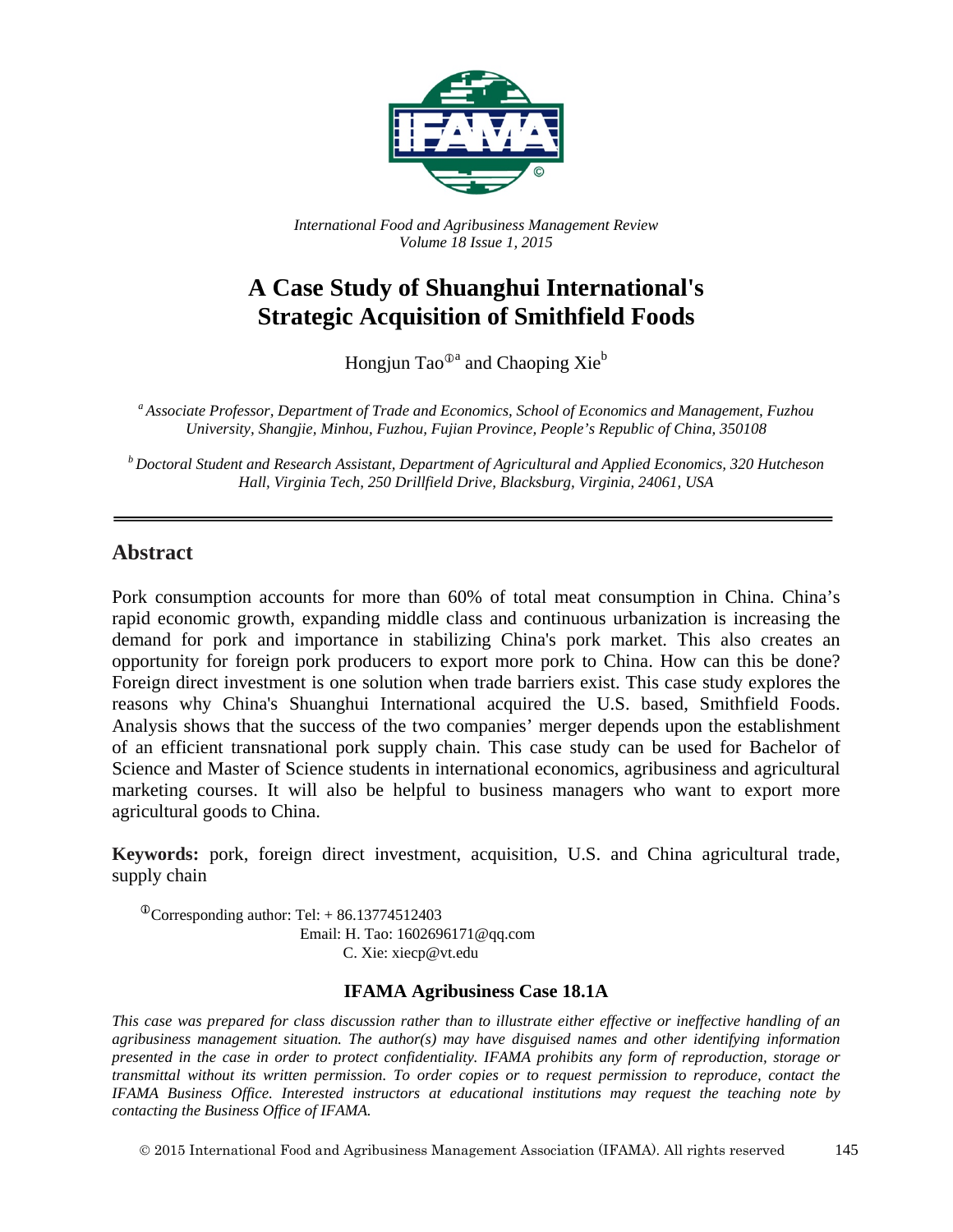*"The new combined company expects to meet the growing demand for pork in China by exporting high-quality pork products from the U.S. This means more production for U.S. producers, more jobs in processing and more exports for the American economy."*

C. Larry Pope, President and CEO, Smithfield Foods

*"Shuanghui will gain access to high-quality, competitively-priced and safe U.S. products, as well as Smithfield's best practices and operational expertise. We were especially attracted to Smithfield for its strong management team, leading brands and vertically integrated model. "*

Wan Long, President and CEO, Shuanghui International

## **Introduction**

On September 26, 2013, Smithfield Foods merged with its Chinese counterpart, Shuanghui International. To acquire Smithfield, Shuanghui International paid \$7.1 billion (all values are in U.S. dollars), including \$4.7 billion for Smithfield shareholders, and \$2.4 billion for Smithfield debt owners. This transaction is the largest foreign direct investment in the U.S. by a Chinese firm to date and gives rise to concerns and curiosities.

The acquisition may seem strange at first glance. Smithfield Foods is the world's largest hog raiser and pork producer. In 2013, the company ranked 213 on the Fortune 500 list with its \$13.2 billion sales. It has a long history of 77 years with 12 different product brands. Although Shuanghui International is registered in Hong Kong, this company actually operates in Mainland China. In 2012, the sales value of Shuanghui International was only \$6.3 billion, less than half of Smithfield's. Yet, Shuanghui acquired Smithfield.

A concern about this foreign direct investment is that it was coming from China. Although China has carried out opening up and reforming policies for 35 years—since 1978, its economic system is still quite different from that of the United States. Even today, the U.S. has not recognized China as a market economy. Opponents of the acquisition accuse Shuanghui of being a stateowned company which is heavily subsidized by China's government and some Americans question whether the acquisition is dangerous to U.S. food security. Michigan Senator, Debbie Stabenow (Stabenow 2013) asked the following two questions during a hearing held specifically for Shuanghui's acquisition of Smithfield.

- 1. Why did Shuanghui need to acquire Smithfield when in 2012 Shuanghui sold less than half of Smithfield's sales?
- 2. Why did Smithfield need to sell itself to Shuanghui when Smithfield was doing well?

This case study aims to explain the reasons why firms choose to invest abroad by analyzing Shuanghui's acquisition of Smithfield. Additionally, readers will gain deeper insight into the function, definition, key determinants, and success of foreign direct investment (FDI).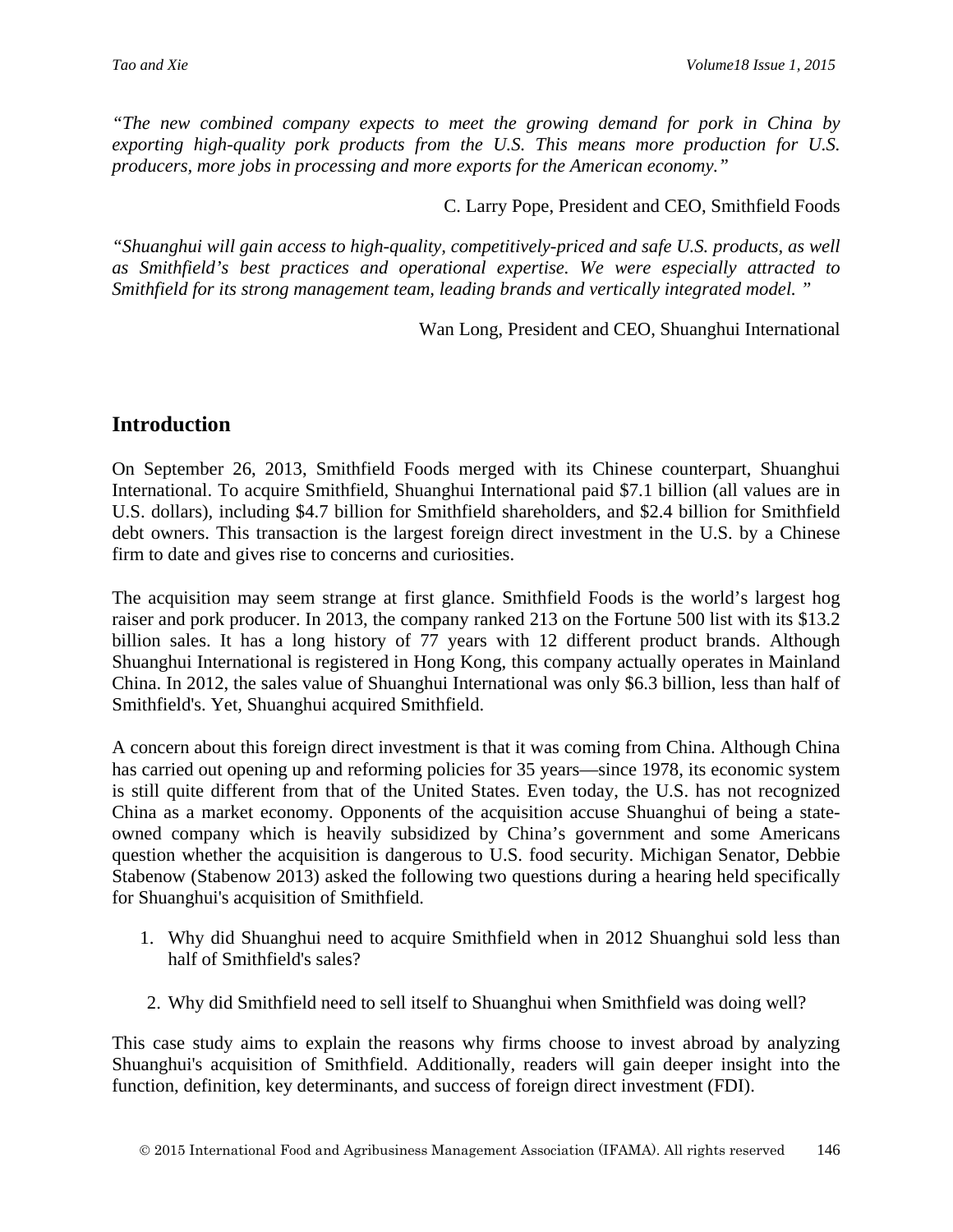## **Comparison of Smithfield Foods and Shuanghui International**

#### *Shuanghui is Smaller than Smithfield*

In 2000, respective sales, gross profit, net income and total assets of Shuanghui were only 8.3%, 10.4%, 24.2% and 6.0% of Smithfield's. Shuanghui's business grew faster than Smithfield's during 2000-2012. For 2012, respective sales, gross profit, net income and total assets of Shuanghui had risen to 47.7%, 69.9%, 126.5% and 35.6% of Smithfield's. Smithfield's net income was negative in 2009-2010, but recovered in 2011. Shuanghui had consistent net income growth during 2000-2012 (see Figure 1A, B, C, and D).





A. Sales **B. Gross Profit** 



**Figure 1.** Selected Financial Indicators of Shuanghui and Smithfield—A. Sales; B. Gross Profit; C. Net Income; D. Total Asset.

**Note**. Fiscal year of Shuanghui is from January 1 to December 31, while fiscal year of Smithfield is from April 1 to March 31. Shuanghui's financial indicators were converted to U.S. dollars with Renminbi's exchange rate with U.S. dollar on July 1 of each year during 2000-2012.

**Source**. Annual Report of Shuanghui Development (2000-2012) from Shenzhen Stock Exchange, Smithfield Integrated Report 2013 (2004-2012 data), Smithfield Foods Annual Report (2000-2003 data).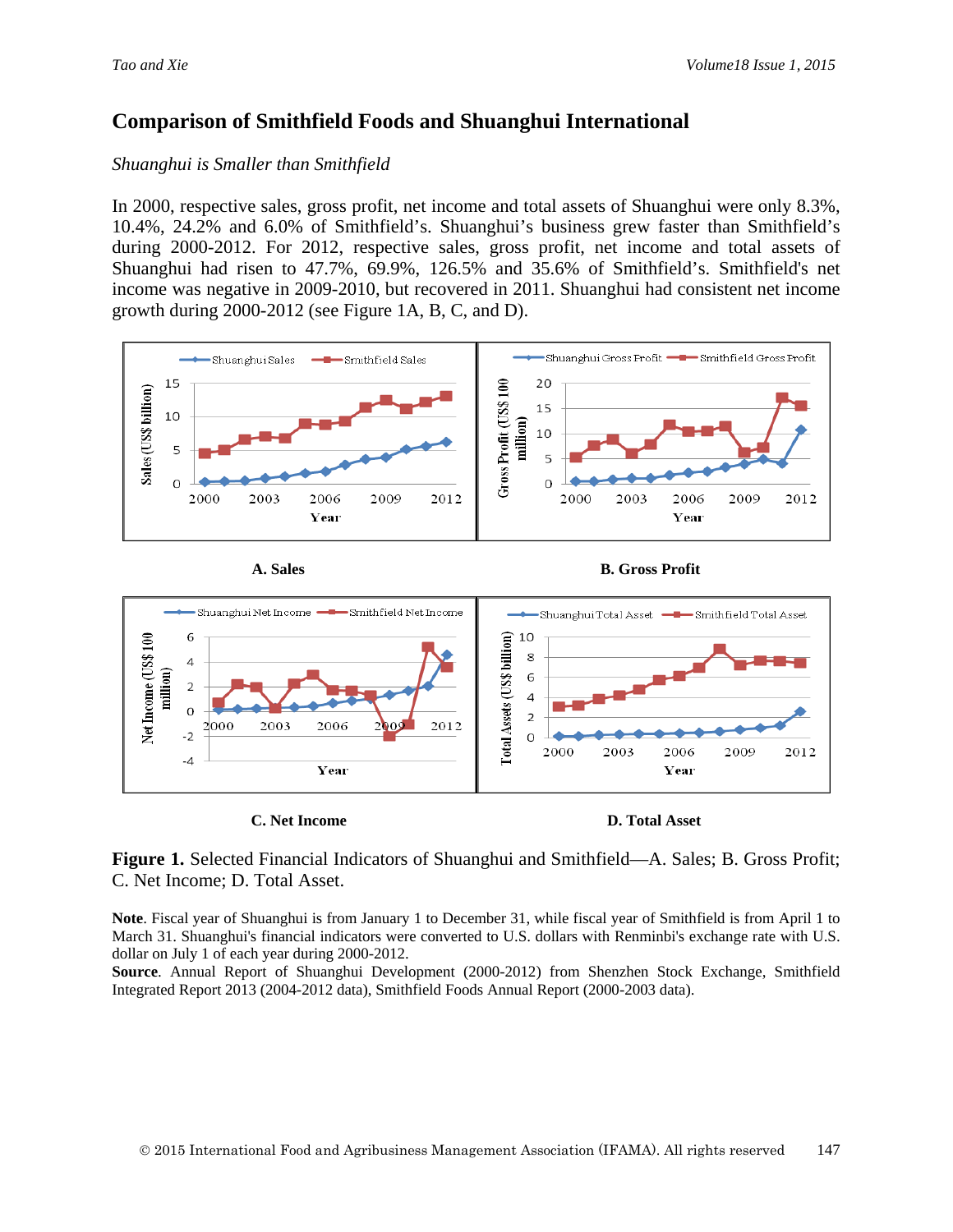Between 2000 and 2012, sales, gross profit, net income and total assets of Smithfield grew at a moderate geometric mean of 9.3%, 9.4%, 14%, and 7.5%, respectively. Smithfield pork business was healthy when it merged with Shuanghui. Meanwhile, respective sales, gross profit, net income and total assets of Shuanghui grew at a faster geometric mean of 26.4%, 28.2%, 30.8%, and 24.7% in the same period.

Though Shuanghui does own hog production operations, the company's competitiveness exists in pork processing and distribution. On the contrary, Smithfield is not only the world's largest pork processor, but also the world's largest hog producer (Smithfield Press Release Archive 2013d). Its contract model of hog production, which is able to supply sufficient and safe pork to China's market, attracted Shuanghui to Smithfield (Smithfield Press Release Archive 2013e).

#### *Steady Growth of Smithfield Foods*

Smithfield Foods is the world's largest pork producer and processor. Headquartered in Smithfield, Virginia, it runs facilities in 26 U.S. states. It also has operations in Mexico and in 10 European countries, with a global total of 47,000 employees (Smithfield Press Release Archive 2013a). Murphy-Brown, a subsidiary of Smithfield, produces approximately 16 million hogs annually on its U.S. company-owned and contract farms. Eight U.S. fresh pork processing plants of Smithfield produce more than 1.7 million metric tons of fresh pork annually (Smithfield Press Release Archive 2013b).

Smithfield is also the leader in numerous packaged meats categories with popular brands (see Exhibit 2). It is committed to providing good food with six pillars of sustainability: animal care, employees, environment, food safety and quality, helping communities, and value creation (Smithfield Integrated Report 2013).

As a vertically integrated company, Smithfield is dedicated to supplying the domestic and international markets with quality products by improving its supply chain (see Exhibit 3). 50% of Smithfield's pork is free of the feed additive ractopamine (Smithfield Press Release Archive 2013c). It is legal to use ractopamine in the U.S. pork industry, while in China the government banned the use of ractopmine in hog production in 2002. For fiscal year 2013, Smithfield sales value reached \$13.2 billion, 1% higher than the prior year, with a net income of \$183.8 million.

#### *Rapid Growth of Shuanghui International*

Shuanghui International owns a variety of global businesses that include food, logistics, and flavoring products. Shuanghui International and its subsidiaries are the majority shareholders of China's largest meat processing enterprise, Henan Shuanghui Development (Shuanghui International Press Release 2014). Henan Shuanghui Development is a publicly traded meat processing company headquartered in Luohe, Henan province, P.R.China. It is the largest pork producer in China. This company's departments include hog production, pig slaughtering, pork processing, fresh meat and packaged meat distribution (see Exhibit 1). The president and CEO of Shuanghui International, Mr. Wan Long, is nicknamed "China's number one butcher."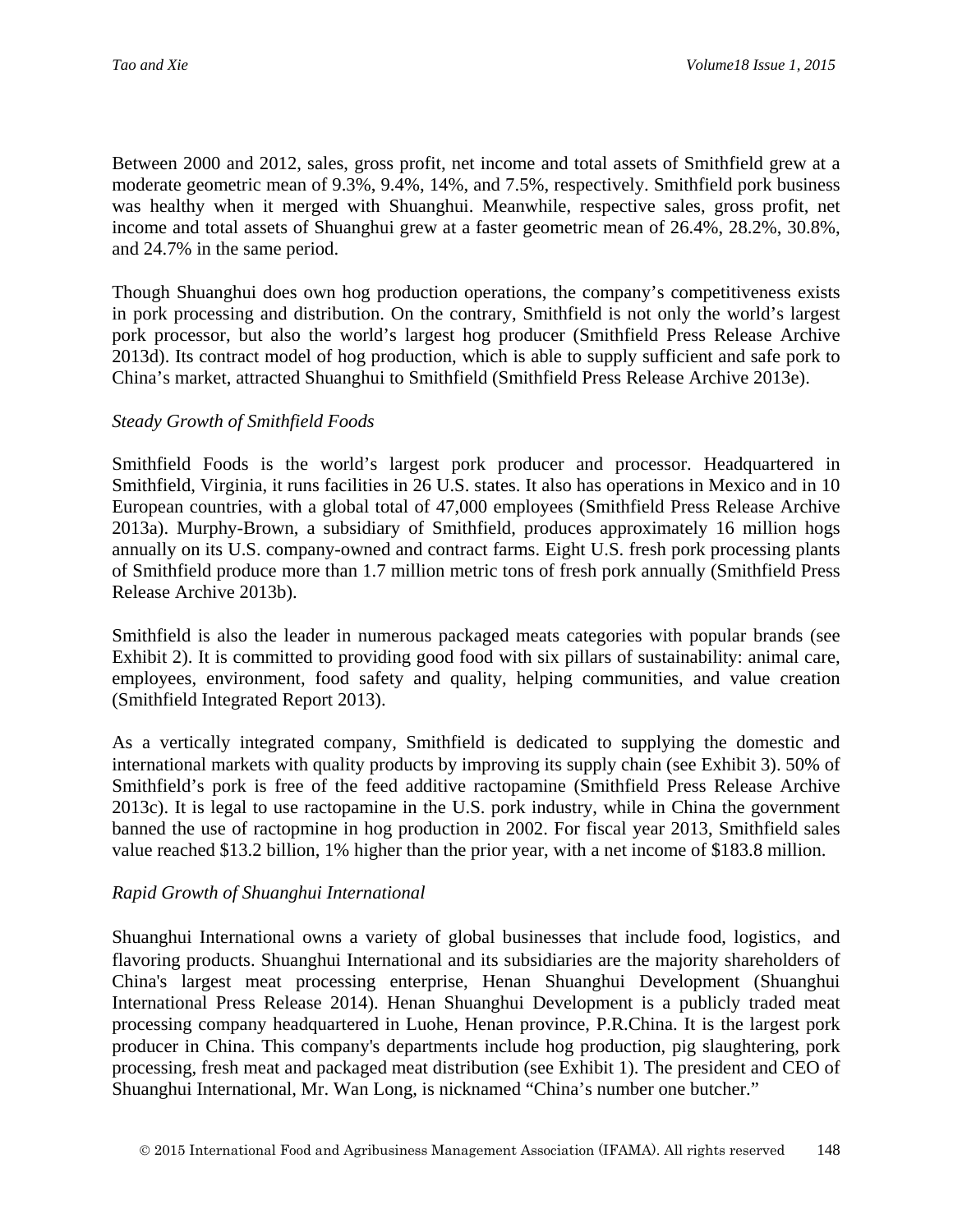In 2012, Shuanghui slaughtered 11.4 million hogs and processed 1.6 million metric tons of meat, increasing by 14.1% and 6.4%, respectively from 2011. Today's Shuanghui has its roots in Luohe Slaughterhouse, a state-owned firm that went bankrupt in 1984. Mr. Wan Long reorganized assets of the company and transformed the state-owned firm to a private one. In the mid 1980s, annual sales of Shuanghui were less than \$1.7 million. Since the late 1980s, Shuanghui has witnessed rapid business growth. Annual sales reached \$17 million in 1990, \$1.7 billion in 2003 and \$6.3 billion in 2012.

In China's pork industry, Shuanghui's competitors include Yurun, Delisi and a few other companies. Shuanghui has devoted itself to the pork industry and does not currently invest in more profitable real estate businesses. In 2012, the turnover of Yurun was \$3.5 billion, which was 45.1% less than Shuanghui's sales value. In the same year of 2012, Delisi sold \$31.3 million pork products to the market and accounted for 5% of Shuanghui's market share only. Shuanghui Development has 61,050 employees and a state-of-the-art meat research center. Dedication pays off. Shuanghui has already become the largest hog production and pork processing company in China. In the first half of 2013, the net income of Shuanghui business increased by 59.1%.

## **Pork Production and Consumption in Mainland China**

Since 1984, Shuanghui has run a successful pork business and its net income always grew at a two digit rate. Why does Shuanghui need to acquire Smithfield when it is already doing well in China? The pork business of Smithfield still earns acceptable profits and operates on a sustainable basis. Why does Smithfield need to sell itself to Shuanghui? Answers to these two questions partly lie in the status quo of pork production and consumption in China and the United States.

#### *Production-China is the World's Largest Pork Producer*

China has a long history of hog production. Pork always accounts for the highest proportion of China's meat production (Li 2013). In 2012, China's total meat output was 83.8 million metric tons. Respective output of pork, beef, mutton, and poultry were 53.4, 6.6, 4.0, and 18.2 million metric tons. In the same year, China's beginning stock for hogs was 467.7 million head, and ending stock was 474.9 million head. China slaughtered 696.3 million head of pigs in 2012 (China's Statistical Yearbook 2012). Only China, EU-27 and the U.S. can produce more than 10 million metric tons of pork annually. In 2012, the world pork output was 105.7 million metric tons. China, EU-27 and the U.S. approximated 49.6%, 21.3% and 10% of the world production, respectively. China produced as much as five times the pork as the United States and 2.3 times the pork as the European Union (USDA Foreign Agricultural Service data 2013a).

#### *Consumption-China is the World's Largest Pork Consumer*

China's pork consumption is greater than pork production and China needs to import pork from the international market. In 2012, China's carcass weight pork production was 52.4 million metric tons, which was 0.3 million metric tons lower than its pork consumption. Since pork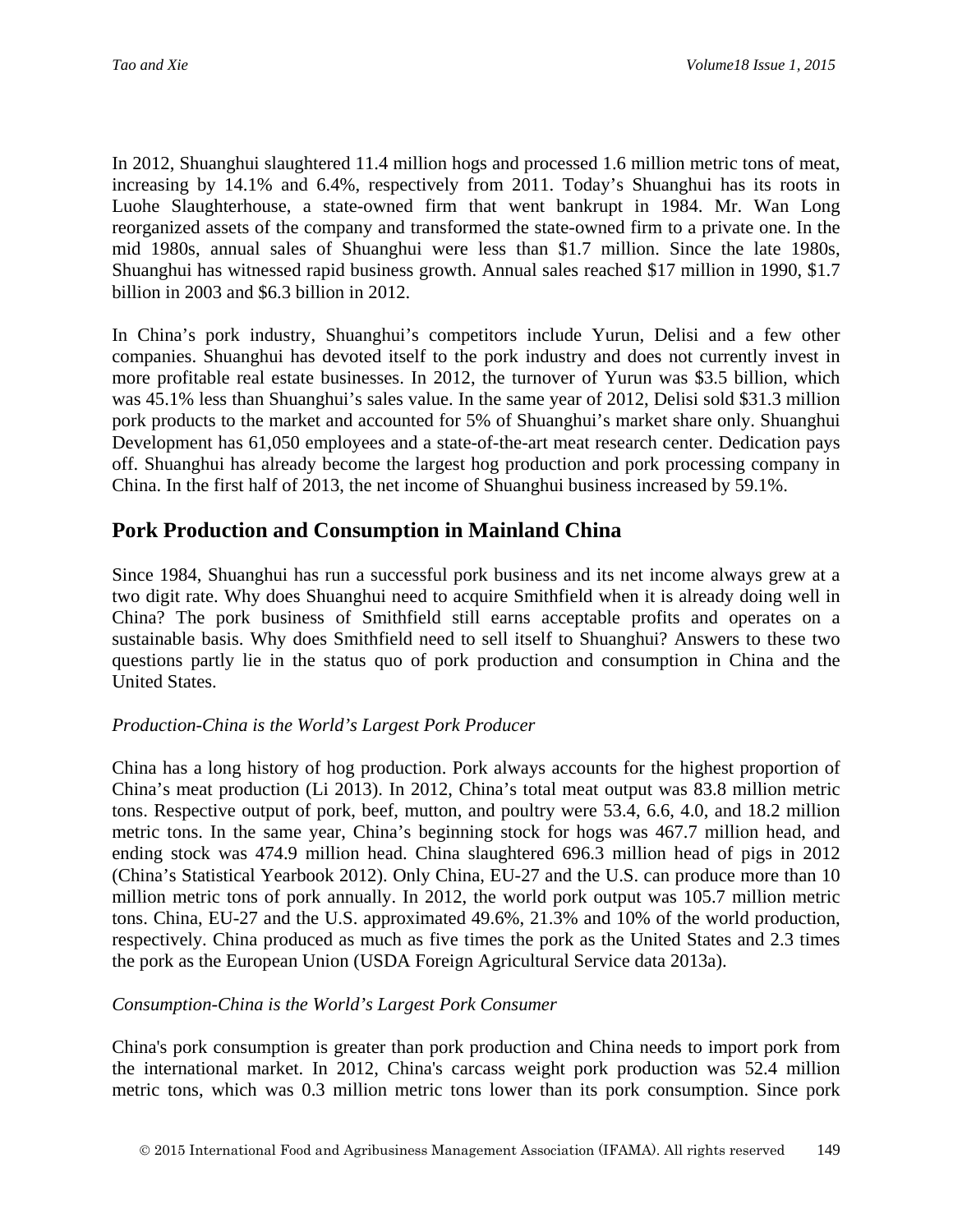consumption approximates 65% of total meat consumption in China, it becomes a political and public concern to stabilize the pork market. All in all, pork is the main meat protein source for the 1.35 billion Chinese populations. With income increases, annual per capita pork consumption continues to grow in China.

Since liberation (October 1, 1949) to the late 1980s, most of the Chinese people were too poor to afford pork and the annual per capita pork consumption was less than 10 kilograms in this period (Li et al. 2011). Thanks to its economic success, Chinese pork demand has risen dramatically from the 1990s to date. At the same time, China is currently experiencing a rapid process of urbanization. Around 15 million farmers ceased farming and migrate to the cities every year. Per capita pork consumption of urban residents is greater than rural residents in China, due to a dual economy. In 2011, urban residents on average consumed 20.6 kilograms of pork, while per capita pork consumption of rural residents was only 14.4 kilograms this year (see Figure 2). While urbanization continues in China, richer urban consumers will demand more pork.



**Figure 2.** Per Capita Pork Consumption of China's Urban and Rural Residents. **Source**. China's Statistical Yearbook, 2012.

In 2012, total pork consumption of the world was 105.1 million metric tons. The largest three markets for pork are: China, EU-27, and the United States. Consumers in these three countries consumed 52.7, 20.4 and 8.4 million metric tons of pork respectively in 2012. Also in 2012, China's pork consumption was 50.2% of the world's total, 6.3 times that of the United States. Both EU-27 and the U.S. consumed less pork in 2012 than previous years, but China consumed more pork. China's pork consumption in 2012 was 8% greater than in 2009, while pork consumption of the U.S. and EU-27 in 2012 was 6.8% and 3% less than in 2009 (USDA Foreign Agricultural Service 2013b).

#### *China's Pork Market is Volatile*

Pork price peaks appeared in 2013 during the Spring Festival (February 9) and the Middle Moon holiday (September 19). In the summer, the Chinese consumed less pork because of hot weather and hog and pork prices dropped to their lowest points. Hog and carcass pork prices in one week before the 2013 Spring Festival went up to \$2.6 and \$3.6 per kilogram. At this time, hog prices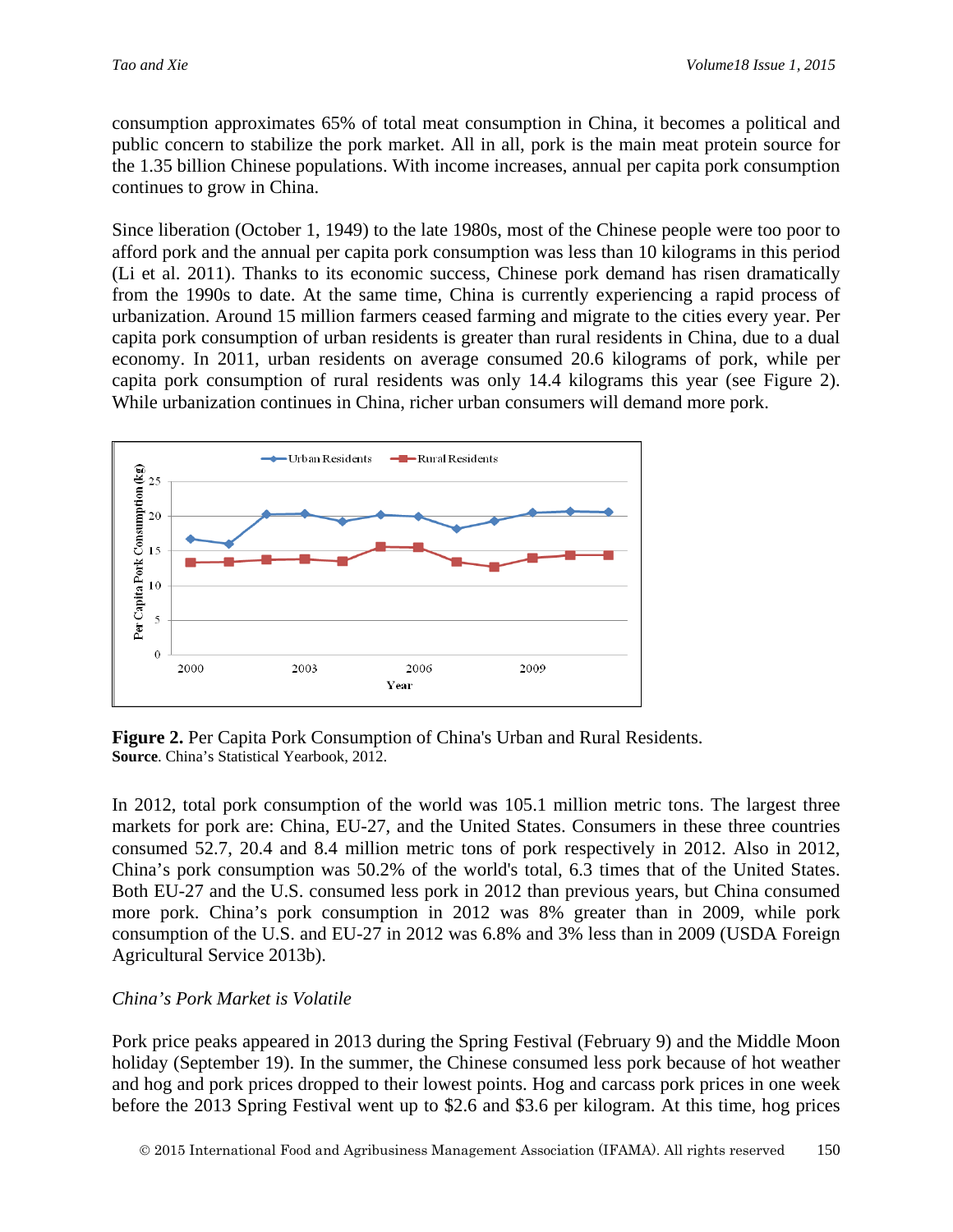were 11.1% higher than hog prices in the summer and carcass pork prices were 13.5% higher. Hog and carcass pork prices in the week before the Middle Moon holiday rose to \$2.6 and \$3.5 per kilogram. Again, these prices were 11.1% and 10.1% higher than summer prices. Though hog and pork prices moved up and down frequently, sow prices, which can be taken as one of the hog production cost indicators, were quite stable. China's pork industry suffers from price volatility and often brings about public concerns. Between October 24, 2012 and October 23, 2013, weekly hog and pork prices fluctuated in China's market (see Figure 3).



**Figure 3.** China's Weekly Pork Price during October 24, 2012 - October 23, 2013. **Note**. Data covered 46 weeks between October 24, 2012 and October 23, 2013. Seven weeks data are missing. **Source**. China's pork market monitoring reports.

In May of 2012, the National Development and Reform Commission of China's State Council, together with five other departments, renewed a 2009 plan to control cyclical hog price volatility. The new plan continued the policy of setting up a national pork reserve system and tried to keep the hog to corn price ratio around 7.5:1, at which a Chinese hog producer can earn \$32 per hog. Once the hog to corn price ratio is smaller than 6:1 or greater than 8.5:1, the government will interfere with the pork market by utilizing the national pork reserve system.

#### C*hina's Pork Trade*

Mainland China exports its pork to Hong Kong, Kirghizstan and Macau. Meanwhile, China's pork imports are concentrated in the U.S., Denmark and Germany. These countries are the three largest sources for China's pork imports. In 2012, 71.1% of China's pork imports are from the above mentioned three countries.

China's pork imports fluctuated more frequently than exports, depending on domestic production and consumption. In 2007, China imported 854.2 thousand metric tons of pork, which was 7.0 times of its exports. Between 2008 and 2011, China's pork imports fell. In 2012, China's pork imports surged to a historical high of 1.4 million metric tons. Before 2007, China typically had a pork trade surplus. From 2007 to 2012, China has been a net pork importer (see Figure 4).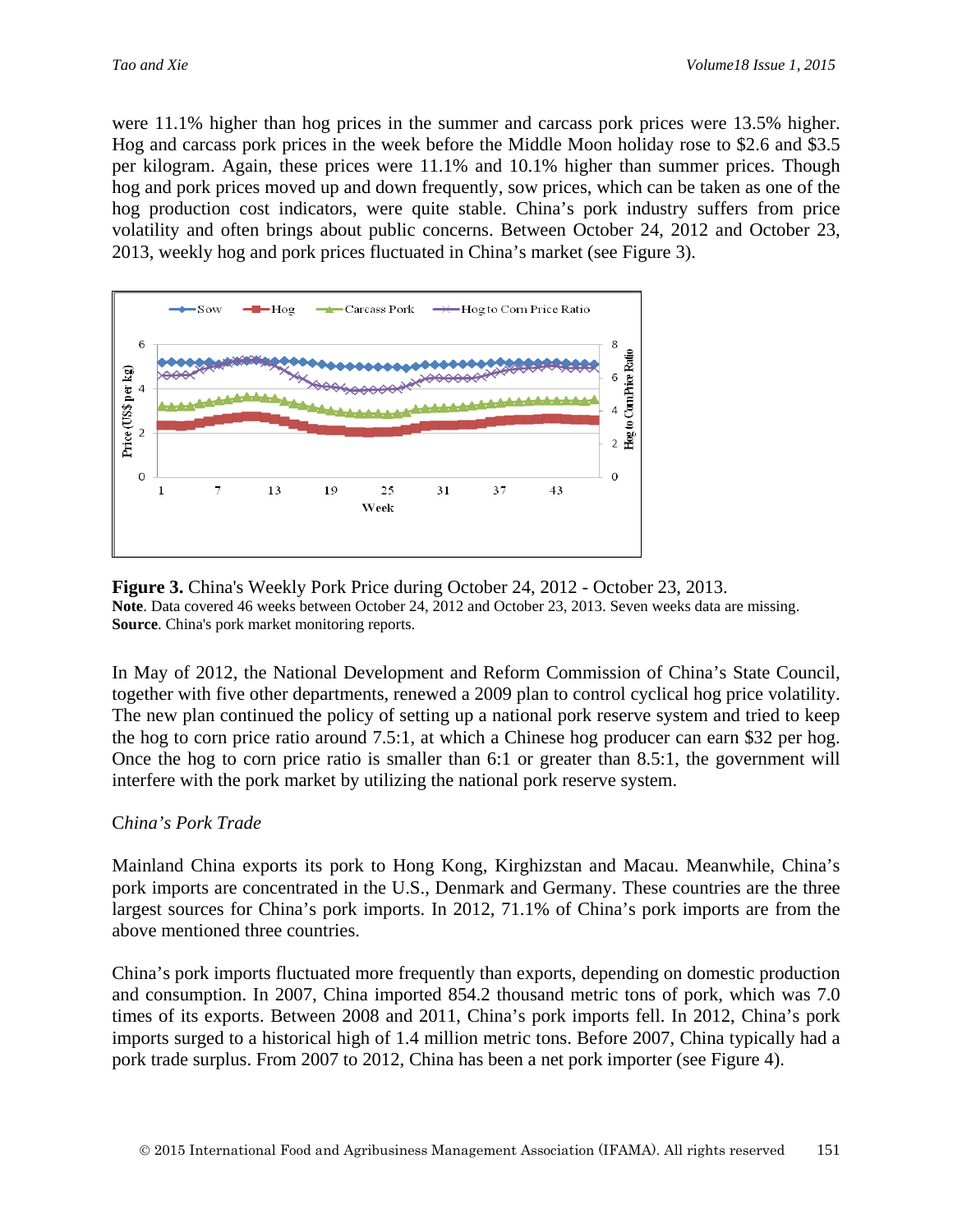

**Figure 4.** China's Pork Trade (carcass weight). **Source**. Agricultural Trade Statistics of China's Ministry of Commerce.

# **Pork Production and Consumption in the U.S.**

*Production - U.S. is the World's Third Largest Pork Producer*

Since 2000, U.S. pork production has been increasingly greater than its pork consumption and the U.S. needs to export its pork surplus to the international market. Pork ranks third in U.S. meat output, next to (1) poultry and (2) beef and veal. In 2012, U.S. total meat output amounted to 42.0 million metric tons. Poultry, beef and veal, pork and mutton and lamb output in 2012 were 19.8, 11.7, 10.5 and 0.07 million metric tons, respectively.

"U.S. hog production consolidated considerably as fewer and larger farms accounted for an increasing share of total output. From 1992 to 2009, the share of U.S. hog inventory on farms with 2,000 heads or more increased from less than 30% to 86%. Since 1992, the use of production contracts has increased dramatically" (McBride and Key 2013).

*Farm Gate Price of Pork is Low*

Between 2000 and 2012, the net farm and wholesale value of pork grew in the U.S.at a very slow rate. The retail price of pork outpaced the net farm and the wholesale value. The gap between the pork retail price and farm gate price widened in the U.S. over time (see Figure 5).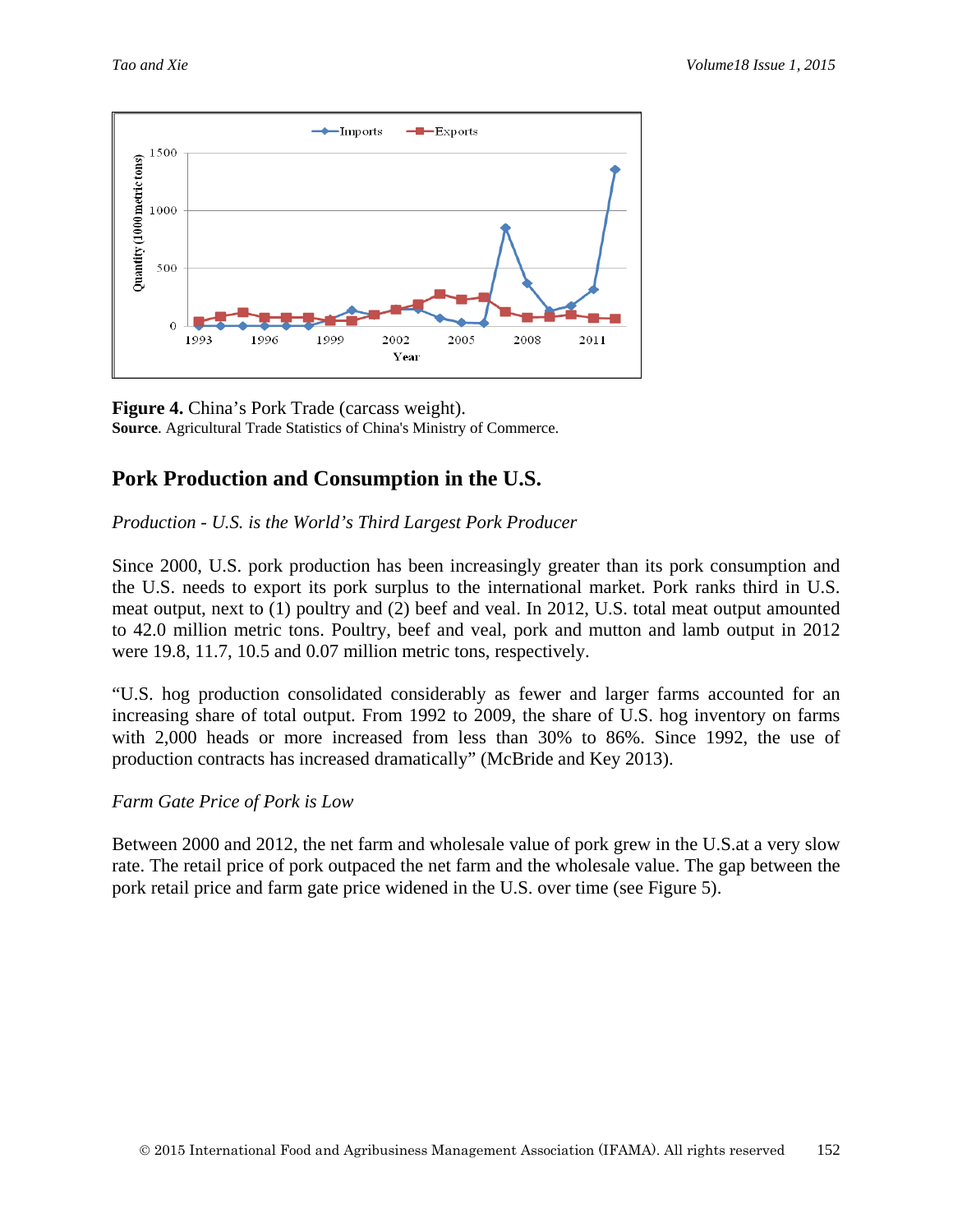

**Figure 5.** Monthly Net Farm, Wholesale and Retail Pork Prices in the U.S. **Source**. USDA, ERS Data 2012.

In January 2000, the retail value of pork was \$5.4 per kilogram. This shows a difference of \$3.1 per kilogram between retail price and wholesale price, along with a \$3.9 per kilogram difference between retail value and net farm value. In December 2012, the retail value of pork was \$7.6 per kilogram. This shows a difference of \$4.3 per kilogram between retail price and wholesale price, along with a \$5.3 per kilogram difference between retail value and net farm value. If U.S. hog farmers can export more pork to the high-priced international market, their incomes will increase.

#### *U.S. Pork Consumption Tends to Decrease*

Pork also ranks third in U.S. annual meat consumption, following beef and chicken (Daniel et al. 2011). In 2009, Americans ate 9.0 million metric tons of pork while in 2012, they only consumed 8.4 million metric tons of pork. Pork consumption took a 6.8% decrease from 2009 to 2012.

Per capita pork consumption decreased continuously from 29.9 kilograms per person to 26.9 kilograms per person. "The Continuing Survey of Food Intakes by Individuals (CSFII) indicates that rural consumers eat more pork than urban/suburban consumers. Higher income consumers tend to consume less pork. Everything else remaining constant, demographic data in the CSFII suggest future declines in per capita pork consumption. Americans tend to consume less pork in away-from-home markets and reduce pork consumption as they age. As Hispanics become a larger population, their lower per capita consumption of pork will bring down total per capita pork consumption." (Daniel et al. 2011).

#### *U.S. Pork Trade*

The U.S. has a comparative advantage of hog production over its competitors. Large scale production and rich feed corn resources bring about lower production costs and prices. U.S. live weight producer pork price was \$1440.0 per metric ton in 2011, which was 20.4% lower than China's producer pork price and 169.9% lower than Japan's producer pork price. China's live weight producer price in 2006 was only \$811.5 per metric ton, but dramatically changed to \$1814.5 per metric ton in 2007. Lower pork prices ensure competitiveness of U.S. pork industry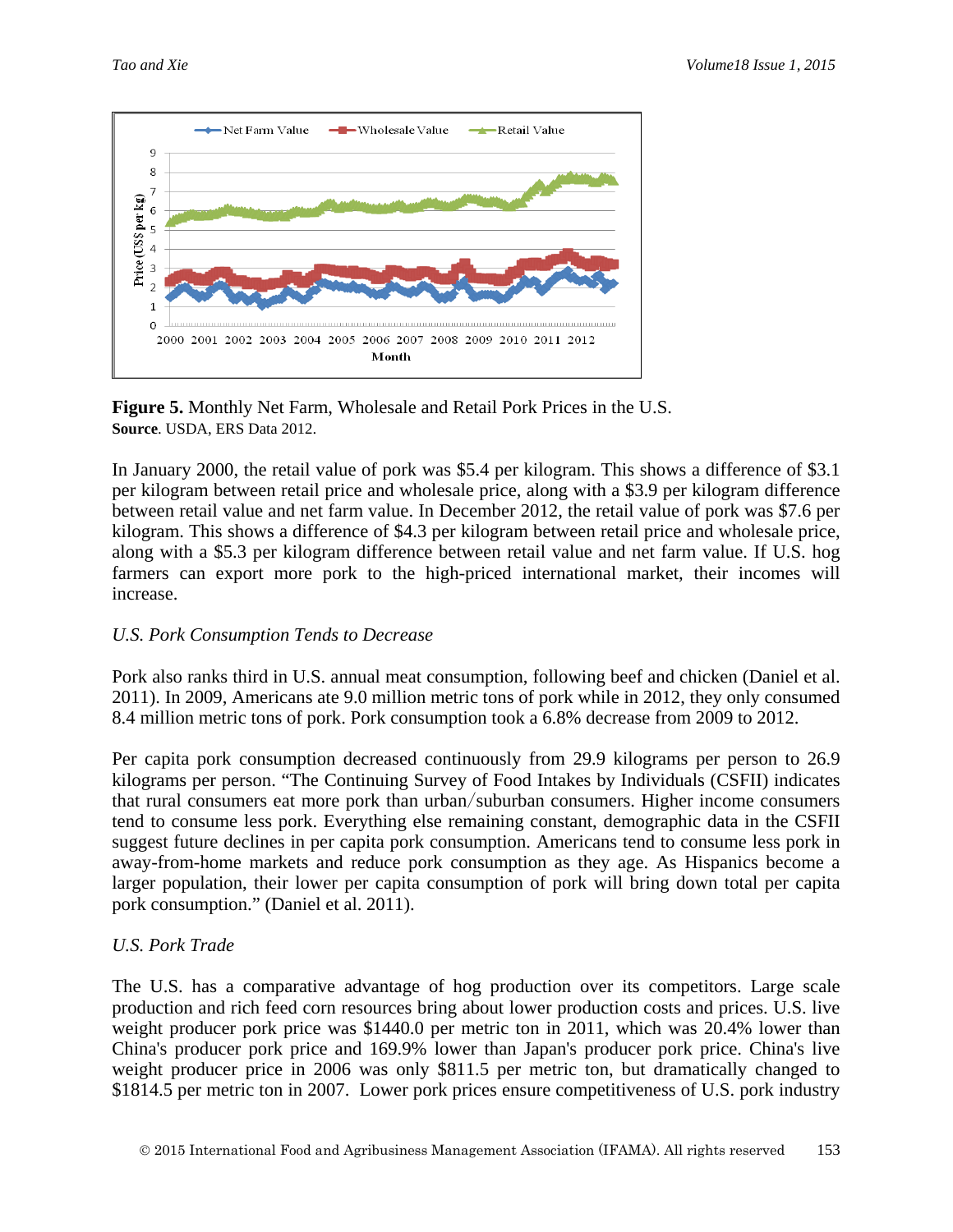and its share in the international pork market to increase. U.S. pork exports started in 2000 and they grew fast. At the same time, the U.S. exports much more pork than it imports. Over the period of 2000-2012, U.S. pork imports decreased and exports as a share of traded goods increased (see Figure 6).



**Figure 6.** U.S. Pork Trade (carcass weight). **Source.** USDA, ERS Data 2012b.

The U.S. primarily exports pork to Japan, Mexico, Canada, South Korea and China. Japan is the largest pork export market for the United States of America. During 2000-2012, U.S. pork exports to these five countries generally increased. In 2012, China surpassed Canada to become the third largest export market for the U.S. pork industry, while its pork imports from the U.S. varied dramatically (see Figure 7).



**Figure 7.** U.S. Pork Exports to its Top Five Markets (carcass weight). **Source.** USDA, ERS Data 2012c.

The U.S. exports a large portion of its pork output. Between 2000 and 2012, U.S. pork production and exports increased substantially. Production rose by about 2.0 million metric tons over this period and much of this rise was exported. Annual pork exports changed from about 0.6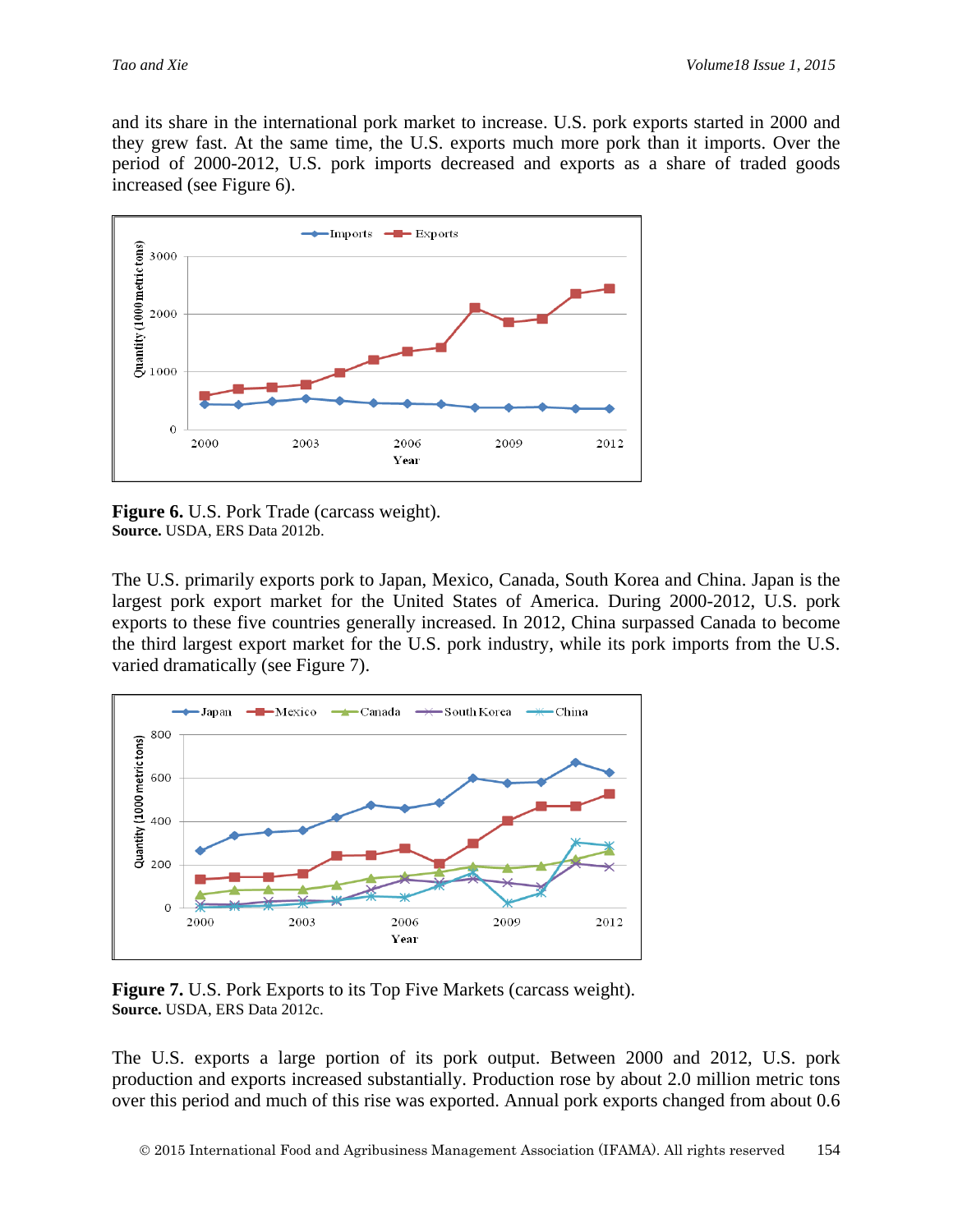million metric tons in 2000 to 2.4 million metric tons in 2012. Exports represented, on average, about 6.8% of production in 2000, but about 23.1% of production in 2012. China's pork imports from the U.S. grow fastest, but are unstable.

## **The U.S. and China Pork Trade**

High unit production costs, epidemic animal diseases, hog manure disposal challenges and food safety scandals are obstacles to hinder China's pork production. China does not possess abundant arable land to produce feed corn. The purchasing power of the Chinese population is increasing. The richer Chinese need more pork to consume simply because they had less pork to eat in the poor old times. In Chinese recipes, pork is the most important food. Famous pork dishes such as Dongpo Elbow (Dongpo Zhou Zi), Double Cooked Pork Slices (Hui Guo Rou) and Yu Xiang Shredded Pork (Yu Xiang Rou Si) attract Chinese consumers deeply, including those who became rich. So it is very promising that the U.S. will export more pork to China. For the U.S. pork industry, China has been one of the leading export markets since 2007. In 2012, U.S. pork sales to China accounted for 7.5% of U.S. total pork exports and 1.7% of U.S. pork production, but only about 0.3% of China's total pork consumption. U.S. pork exports to China will increase greatly, if the U.S. pork industry can gain free access to China's pork market.

In 2012, monthly retail pork prices in China averaged \$4.1 per kilogram, only 53.7% of the retail pork prices in the U.S. market. Average U.S. farm gate and wholesale pork prices were \$2.3 per kilogram and \$3.2 per kilogram in 2012, which was 77.6% and 26.6% lower than retail prices in China. Thus, pork price margins exist between the pork markets of China and the United States. Pork price differences across the two nations will encourage more U.S. pork exports to China.

Except for price difference, consumption preferences also affect U.S.-China pork trade. Chinese consumers use virtually all pork parts, while U.S. consumers eat muscle meat only. For example, some Chinese think pig's intestines are more delicious than muscle meat. Many elderly and sick Chinese also think pig's feet are more nutritious than other meat types. For a worship ceremony of a Chinese family, a pig's head is a necessary sacrifice in some rural areas of China.

"In 2011, the average U.S. prices of livers, hearts, hocks, feet, kidneys and tails were less than half the prices of corresponding parts in a Beijing wholesale market. Variety meats constitute most of U.S. pork exported to China, but the widening difference in prices improves the prospects for U.S. muscle meats to be competitive in China." (Gale et al. 2012). In 2013, China imported \$1.1 billion carcass pork, \$1.5 billion pork by-products. If China balances its imports of carcass pork and pork by-products, it will import more pork from the U.S. and benefit U.S. pork producers.

# **Challenges of China's Pork Industry**

#### *Rising Costs*

Feed corn prices in China have been rising due to cropland scarcity and vigorous demand for grain by feed mills and industrial users, e.g. distillers. Chinese hog producers and feed mills pay much higher prices for corn than their U.S. counterpart do. In recent years, rising feed corn prices have pushed China's feed expenses higher. Rising feed prices tend to propel hog and pork prices upward as well. During October 2012 to October 2013, the feed corn price in China was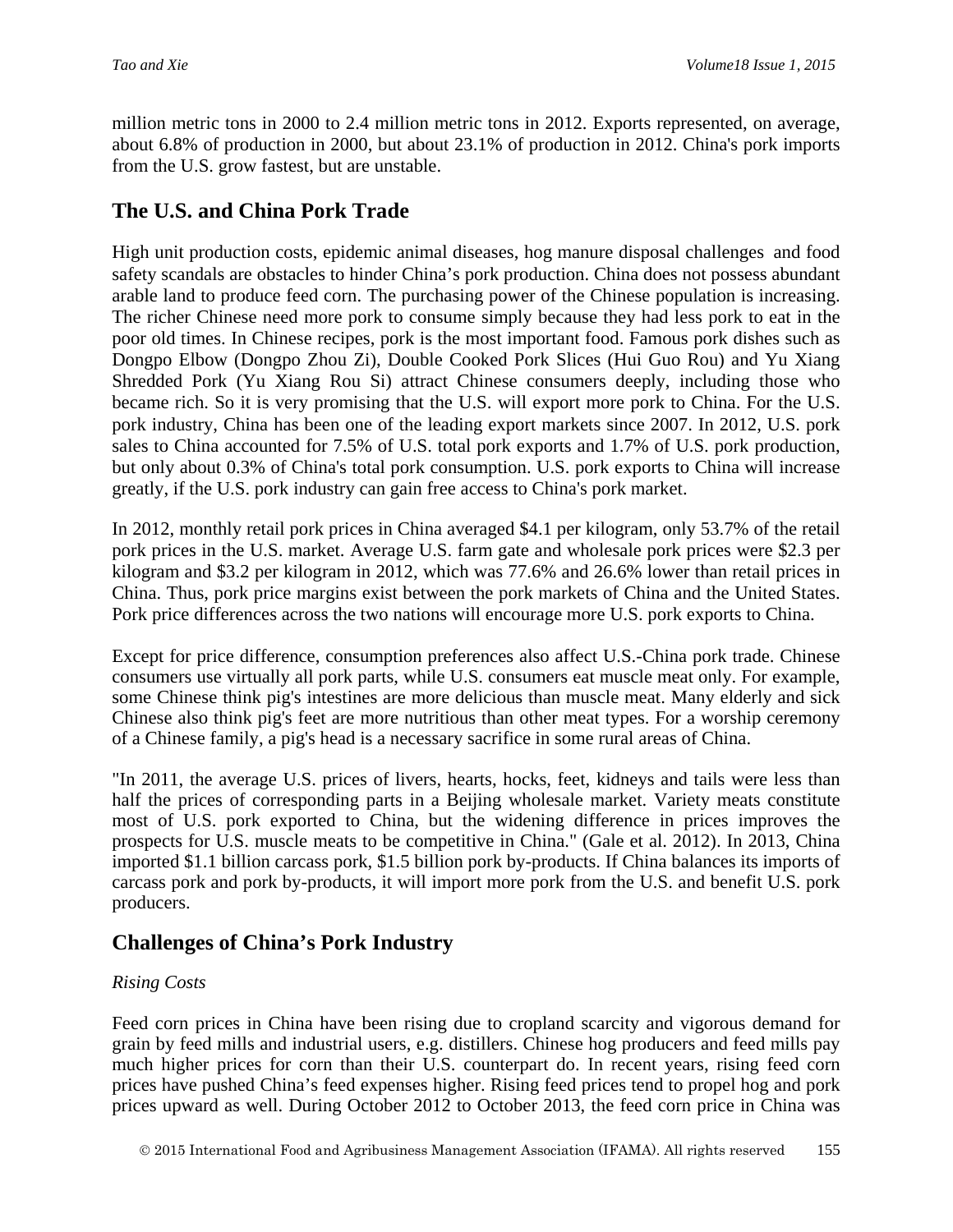around 2.4 yuan per kilogram (\$0.4/kg). With continuing appreciation of Renminbi (domestic Chinese currency), China's feed corn price in U.S. dollars rose slightly by 2.8% in the 12-month period in China (China Corn Price Statistics). On the contrary, feed corn (No.2 white, Kansas City, MO) prices reduced by 44.6% in the U.S. in the same time period. In October 2013, the feed corn price in China was 2.1times of the feed corn price in the United States (see Figure 8). Feed corn prices in China will continue to be higher than feed corn prices in the U.S. if we don't take adverse weather conditions and bio-fuel production into considerations.



**Figure 8.** Monthly Feed Corn Prices in China and U.S. **Source.** USDA ERS feed grain data 2013, China corn price statistics.

#### *Small Scale Production*

*Trad*itionally, Chinese farmers fed hogs in the backyard. In a self-subsistence economy, a young farmer would be laughed at by neighbors if he or she did not own a backyard hog pen. Today the situation has changed. Most of young villagers work in the cities and stop feeding hogs in the backyards of their homes as their parents did in the past. Diminishing backyard hog production does not mean that large scale hog production is occurring. Governmental officials realize that small scale hog production impedes technology progress, productivity increase and cannot ensure food safety and pork market stability (China's 12<sup>th</sup> Five-year Pork Industry Plan). Local governments welcome new investors to enter into their pork market. China's No.1 feed producer New Hope Group and No.2 real estate developer Hengda Group started their pork businesses in 2006 and 2014 respectively. Small scale production of China's pork industry might last for a long time even large firms invest in this industry.

China's National 12<sup>th</sup> Five-year Food Industry Plan encourages slaughterhouse mergers and acquisitions and aims to reduce the number of small scale slaughterhouses by 50% by 2015. Meanwhile, the National  $12<sup>th</sup>$  Five-year Meat Industry Plan aims to upgrade China's meat production structure. According to this plan, by 2015, fresh and chilled meat will be 30.0% of the total pork sales in Chinese cities, while processed meat will be 17.0% of total sales. Ironically, some small slaughterhouses and pork processors seek protection from local governments by not allowing large pork distributors to enter into the local market. On October 3, 2013, a newly opened chain store of Shuanghui was vandalized by local competitors in Yiyang County, Jiangxi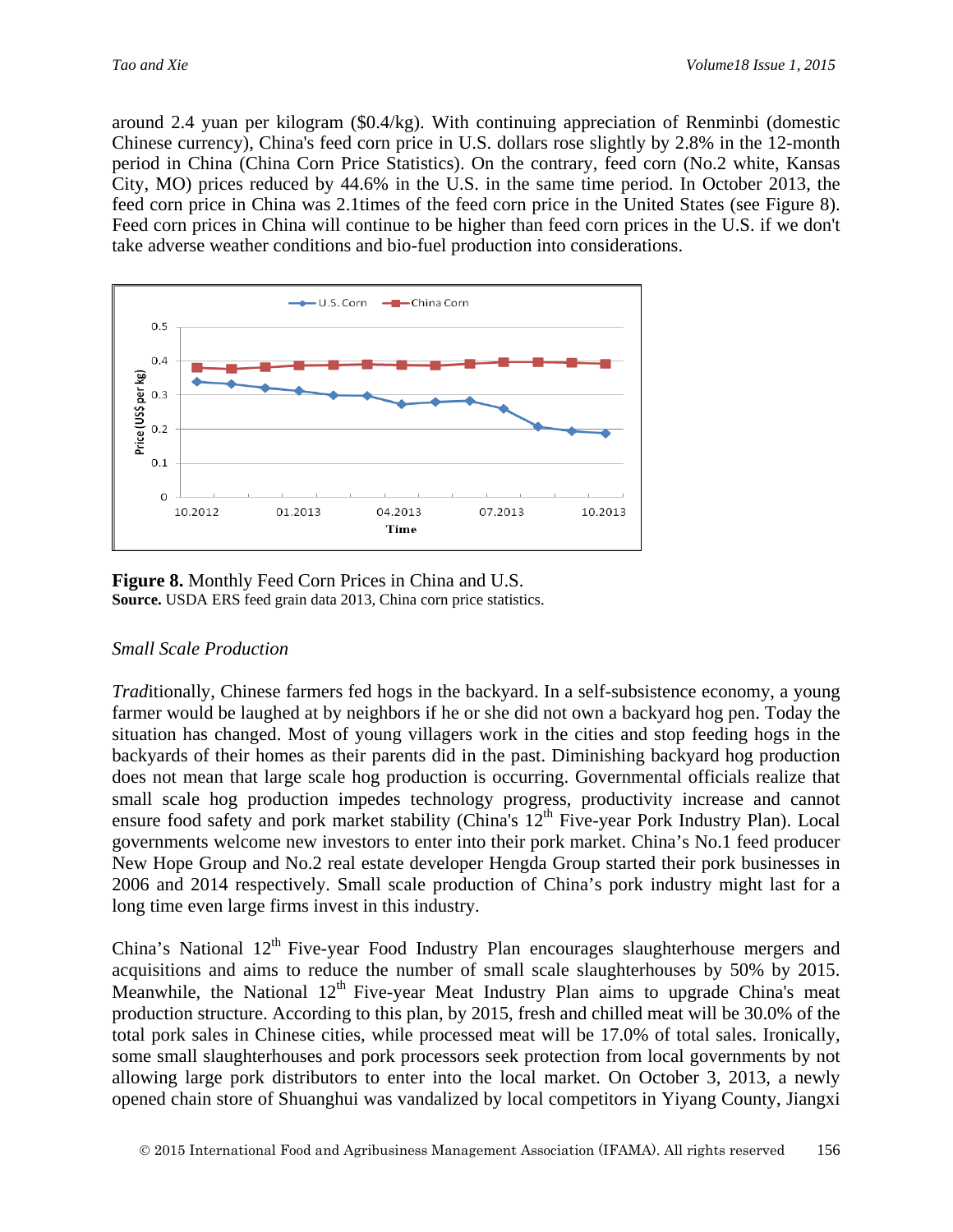province. The chief instigator of the incident was an official of the local government. Shuanghui sued the local government. Finally, criminals were arrested.

#### *Epidemic Diseases*

Large losses attributed to epidemic diseases periodically restrict the supply of pork and contribute to price surges. China does have animal quarantine and inspection organizations. Veterinary services are also available for hog farms. Nevertheless, outbreaks of blue ear disease, foot-and-mouth disease, classical swine fever, pneumonia, streptococcus suis, circovirus, parasites and erysipelas are often reported by the media. Experts point out that Chinese hog farms are in delicate balance in controlling epidemic diseases (Hu and Zhang 2013). Lag in phase of early warning systems, vaccine misuse, lack of antibodies' uniformity, negligence of nutrition's role in immunity and overuse of antibiotics are typical problems of epidemic disease control and prevention in Chinese hog farms.

#### *Environmental Stress*

Hog production brings about environmental stress in China. One hog produces around 5.5 kilograms of waste per day, which contains large amounts of nutrients not absorbed by the animal as well as heavy metals and pharmaceutical residues. A hog can only absorb 40% of copper, zinc, and iron metals of feed, while 60% of them will be excreted into the environment. In an anaerobic condition, hog waste decomposition releases unpleasant gases such as ammonia, hepatic gas, methyl mercaptan, trimethylamine, volatile organic acid, indoles, skatole, ethanol, and acetaldehyde. These odors pollute air and water environment (Liu et al. 2011). China's annual hog waste is about 1.3 billion metric tons, which is 47% of the total livestock and poultry waste generated. Livestock waste, including hog waste, is the main source of water pollution in rural areas (China's Environmental Bulletin 2012).

China's government subsidizes hog farmers to construct biogas tanks to manage hog waste. In large hog farms, biogas programs are usually successful. How to distribute and utilize huge tons of biogas slurry and residue is still a big challenge. In some small hog farms, animal waste is treated recklessly and some is directly poured into the environment.

#### *Food Safety and Consumer Confidence*

Food safety is also a major concern for Chinese pork consumers. In the recent years, food scandals have reduced consumers' confidence with Chinese food safety. The media in China reported the illegal use of clenbuterol, ractopamine, and other illegal feed additives in Henan province in 2011. Walmart was involved in China's food scandals also. In September 2011, Walmart angered its Chinese consumers by selling around 30 metric tons of fake organic pork. In May 2013, the police in Fujian province arrested criminals that processed sick and dead hogs. Ironically, sausages made from these sick and dead hogs passed the quality and quarantine inspection of a local sanitary agency. "Chinese consumers are also becoming more wary of pork products that contain dyes, preservatives, and other food additives." (Woolsey and Zhang 2011). In March 2011, Shuanghui was reported to have slaughtered hogs containing clenbuterol and ractopamine by China's Central Television (CCTV). It caused disastrous effects on consumers' confidence in the pork industry. Shuanghui is the largest pork producer, but its pork product is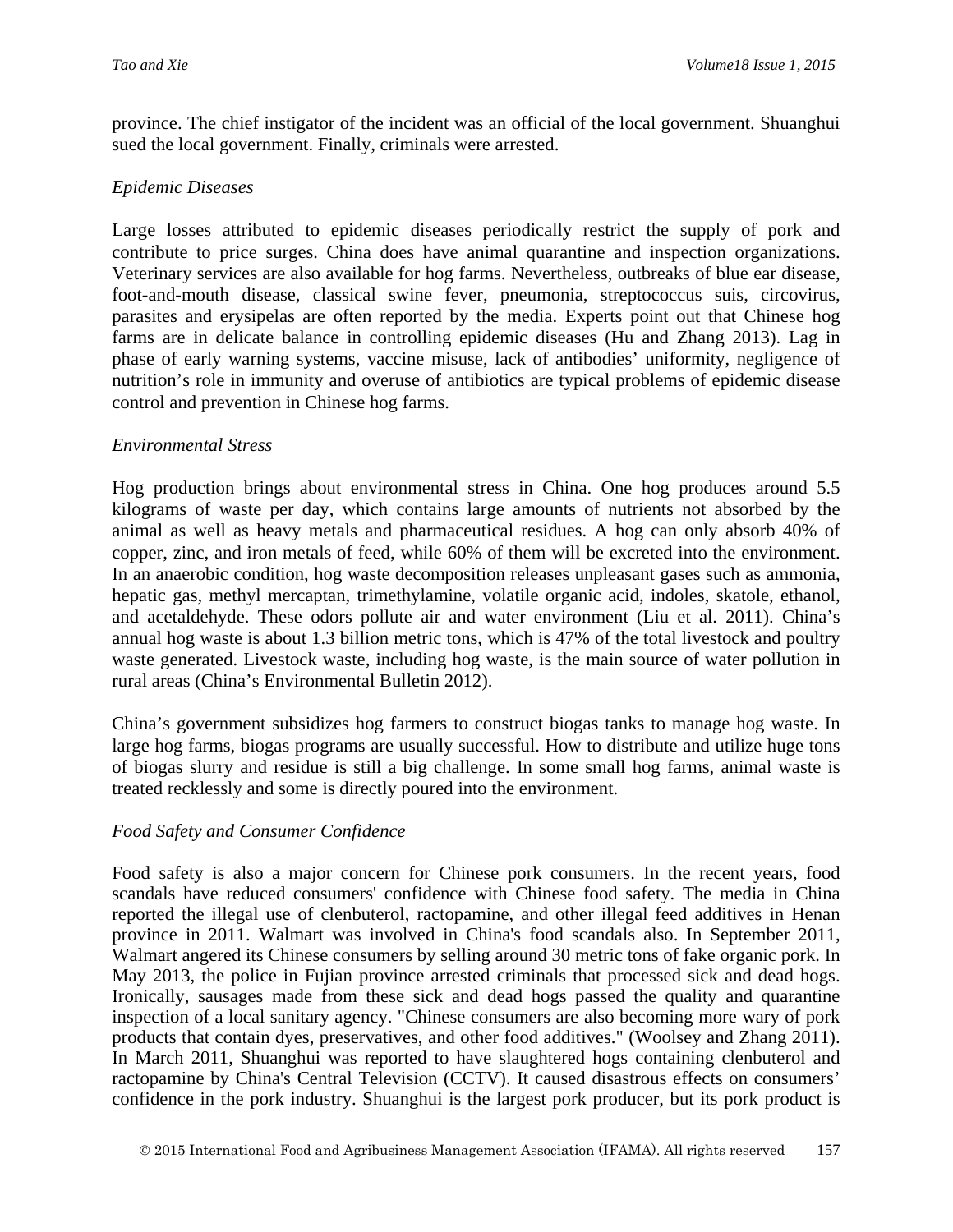contaminated by illegal feed additives. What other pork producers have done the same without the public's knowledge? A household survey showed that a sampled family did not consume pork at all in the first week after the scandal. During March 16-25, Shuanghui slaughtered 61.6% less hogs and sold 71.6% less pork than the previous week (Zeng 2011).

## **Why Not Trade Instead of Acquisition?**

China has many difficulties in continuing to increase its pork production, but China's pork consumption growth will not cease. The Chinese population is sure to grow in the future since there is a social pressure to abandon the "one family, one child" policy. Middle class Chinese refuse to pay for expensive, yet unsafe pork products and pursue higher quality imported pork. The U.S. has stricter environmental regulation, nicer hog producing and processing facilities, more advanced hog waste disposal technologies and a well-developed contract model of hog production as compared to China. All in all, the U.S. has both natural endowment advantage and productivity comparative advantage over China in pork production. Under such circumstances, what is the reason for Smithfield to sell itself to Shuanghui, not considering stock share premium for shareholders?

## *Pork Trade Barriers Exist between China and the U.S.*

Is it difficult for Smithfield to access China's market? The American pork industry and American government are concerned with China's unwillingness to open its pork market. The U.S. International Trade Commission reported that China's non-tariff barriers particularly its sanitary and phytosanitary measures have a larger effect on U.S. exports (Okun et al. 2011). Interestingly, China's Ministry of Commerce also blamed the U.S. to adopt antidumping and technical barriers to deter agricultural imports from China.

China restricts pork imports with tariff and non-tariff barriers. (1) China's most favored nation (MFN) ad valorem tariff rates for fresh pork, chilled pork and chilled pork by-products are 20%, frozen pork and frozen pork by-products are 12%. These tariff rates are higher than 8.5% average MFN tariff rate for agricultural imports of the nation. (2) Since March 1, 2013, China's quality inspection and quarantine authority requires pork importers to offer costly third party certifications, which caused a 70% decrease of U.S. pork exports to China. (3) China forbids use of ractopamine in pork production, but the U.S. allows pork producers to use this feed additive with a maximum 50 ppb residue limit. (4) China bans pork imports from five states of the U.S. on July 5, 2009 for a year over a brief H1N1 influenza scare though this epidemic disease has nothing to do with pigs.

#### *Smithfield's Pork Exports – Room to Grow in China*

Smithfield is the world's largest hog producer and pork processor. Its unit pork production costs are low due to lowly priced feed input and large scale production. It has advanced pig waste disposal technologies to ensure the least possibility of polluting the environment. Its contract model of hog production stabilizes the company's hog supply and reduces farmers' risk. Pork products are differentiated and the company enjoys a large market share in the U.S., Japan and Europe. Though hog production is less profitable than pork processing for Smithfield, it is a necessary part of its supply chain and very valuable to companies such as Shuanghui. The pork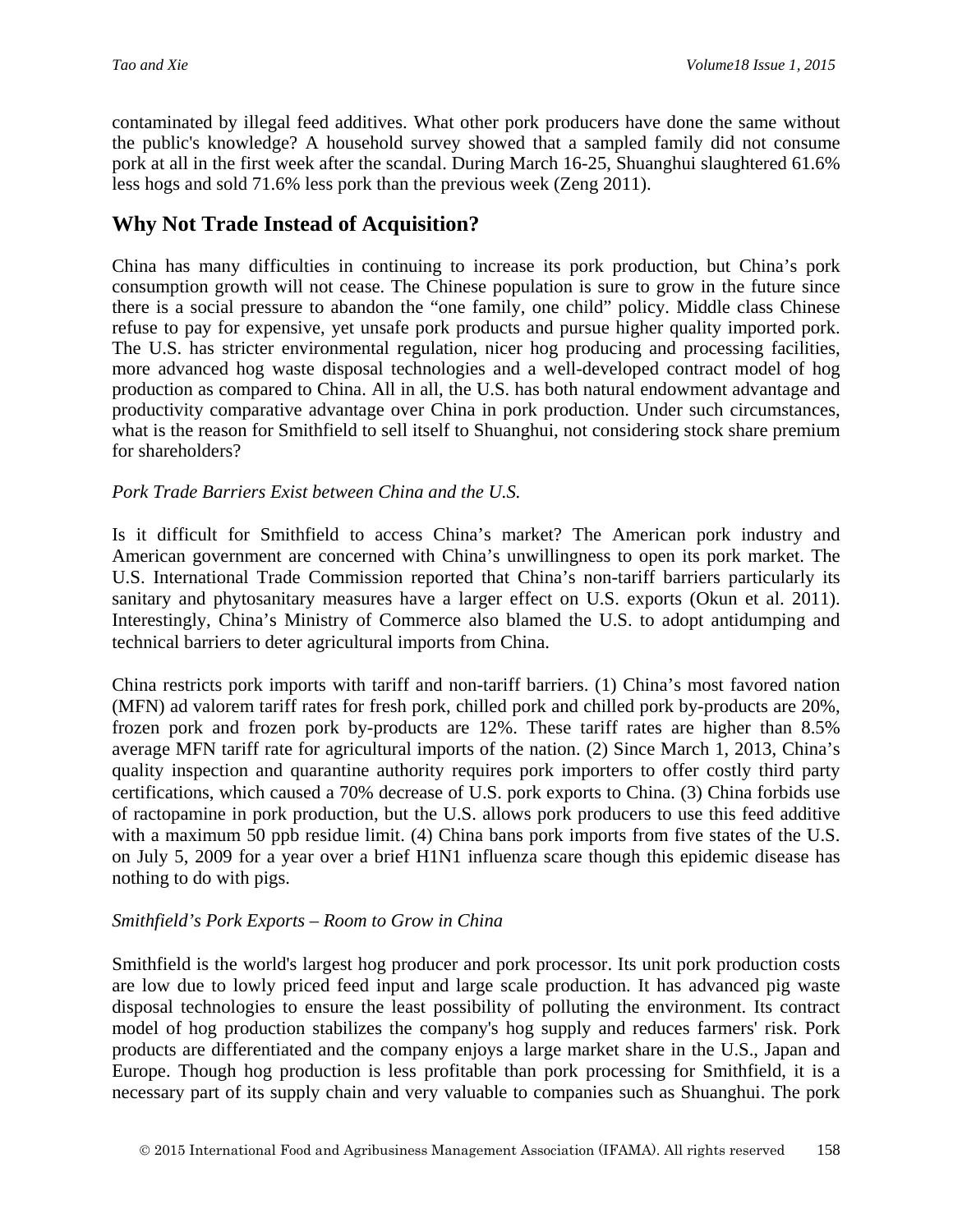supply chain of Smithfield is more efficient than the competitors, except it can only gain access to the world's largest pork market, China, on a limited basis (See Figure 9).



**Figure 9.** Less Developed Pork Supply Chain of Smithfield before Acquisition.

China's government provides domestic pork producers with financial support. Before acquisition, Smithfield could not compete fairly with Shuanghui and other pork producers in China's market. In 2012, Shuanghui received \$44.8 million in financial support from the central and local governments, which was 0.7% of its annual sales. It included \$11.0 million for sick and dead hog culling, \$52,438.0 for sow production, \$112,904.0 for artificial insemination, \$72.9 million for large scale production, \$42,672.0 for pork logistics, \$22.2 million for tax rebate, and \$4.1 million for other purposes (Shuanghui Annual Report, 2012).

## *Shuanghui's Pork Supply Chain - Not a Competitive Hog Producer*

Presently, Shuanghui has three hog breeding farms and four commercial hog farms. In 2013, Shuanghui raised 330,000 hogs, but it slaughtered and processed 13.31 million hogs. It can only raise 2.5% hogs that the company needed, and had to purchase nearly 13 million hogs from other domestic hog farms. So, Shuanghui's advantage lies in hog slaughtering, pork processing and pork distribution. It is not a competitive hog producer.

Shuanghui wanted to rehabilitate its reputation by raising more company-owned hogs after the 2011 scandal, but hog production is costly, risky and it's too late to invest in this Chinese industry. Most of the local governments in China welcome Shuanghui's pork logistics service and pork processing operations, but say no to the plan of erecting new hog farms. To the contrary of its 2011 announcement, Shuanghui does not expand its hog raising business greatly, but invests more in raising chickens. Chicken raising causes less environmental stress than hog and requires less feed input. Presently, Shuanghui cannot rely heavily on other Chinese domestic hog farms. The current contract model of hog production is not popular and Chinese hog farms are usually small. It is hard to ensure a safe upstream hog supply. If only one upstream hog farm is reported to utilize illegal feed additives, the reputation of Shuanghui will be ruined. The 2011 scandal is a good lesson for Shuanghui (See Figure 10).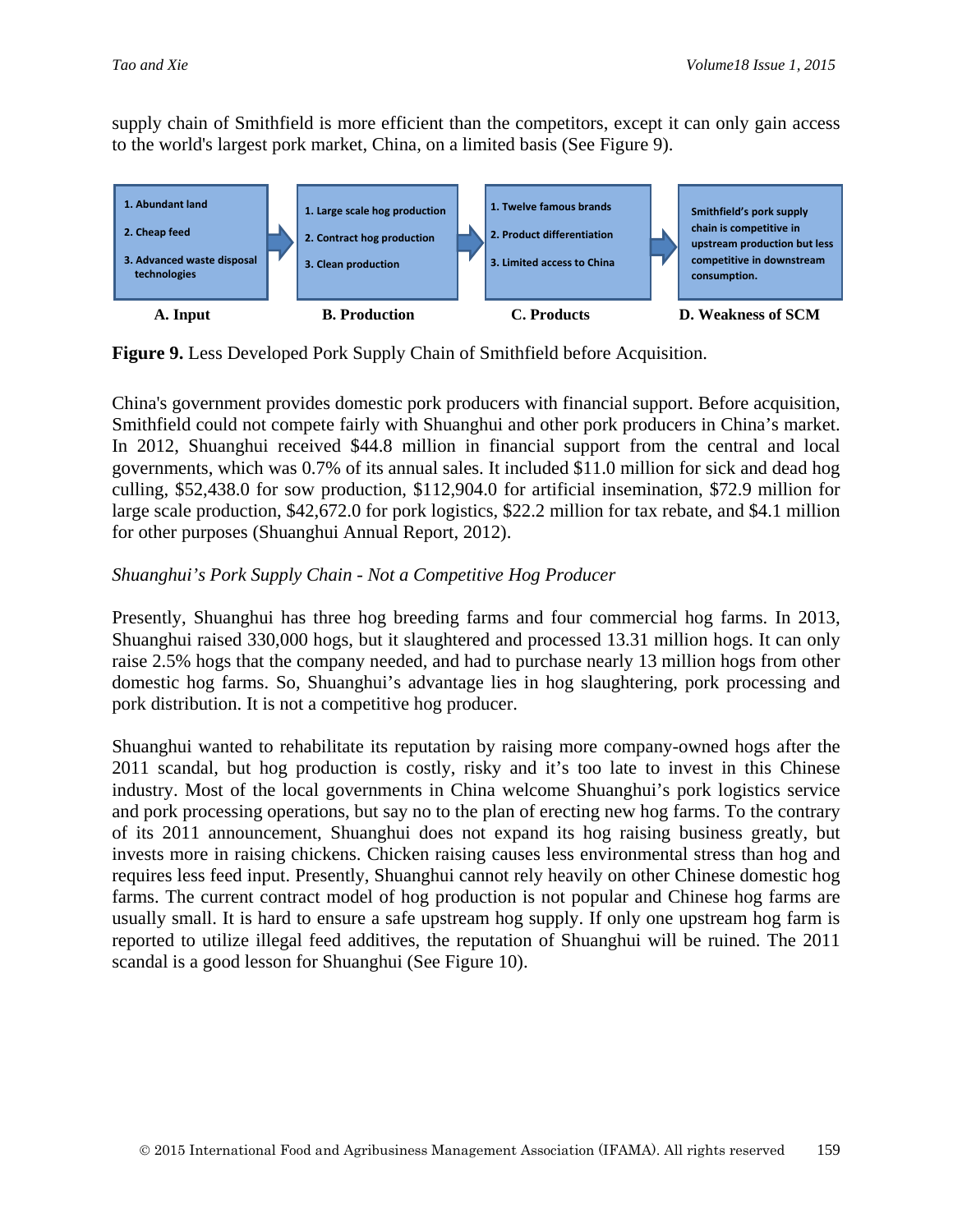

**Figure 10.** Less Developed Pork Supply Chain of Shuanghui International before Acquisition.

## *Shuanhui Establishes a Complete and Efficient Pork Supply Chain after Acquiring Smithfield*

Small scale production has been a source of food scandals. So, domestically, China's government encourages agglomeration in the pork industry to ensure food safety. Shuanghui follows the government's advice and acquired many small slaughterhouses in different regions of China. It has established an extensive distribution network in China's domestic market.

Over production of hog farming is not environmentally sustainable. It might threaten national food security by squeezing land and water resources for grain production. So, internationally, China's government encourages acquisition of foreign pork producers by investing abroad. By acquiring Smithfield, Shuanghui will supplement its strengths and complement its weaknesses with Smithfield (See Figure 11).



**Figure 11.** Well-Constructed Pork Supply Chain of the New Combined Shuanghui-Smithfield.

After acquiring Smithfield, Shuanghui takes advantage of Smithfield's contract model of hog production and connects with more than 2,000 U.S. hog farms. Before the acquisition, Shuanghui did not diversify its products. With Smithfield pork brands, Shuanghui will satisfy the growing Chinese middle class demand and achieve a higher market share in high-end pork consumption. Alternatively, Shuanghui will own Smithfield's hog production and pork processing technologies. These technologies will make Shuanghui more competitive in China's market. With Smithfield's clean production reputation, Shuanghui will win higher Chinese consumer confidence.

## **Acknowledgements**

This case study is financially assisted by the Visiting Scholar Program of the Education Department of Fujian Province, People's Republic of China. The authors are grateful to Mr.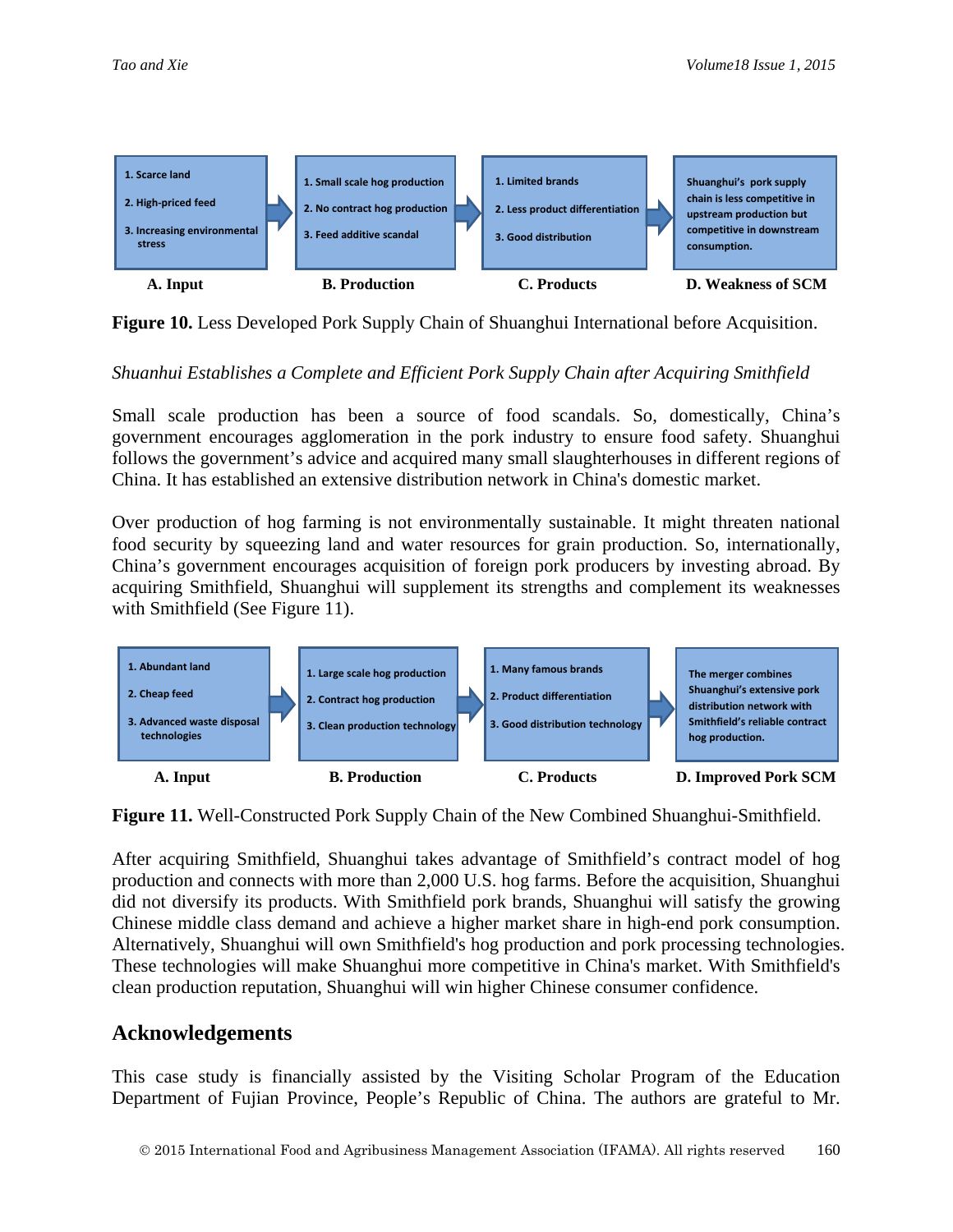Steven. C. Blank for his arrangement of an office for writing. Miss Stephanie Hedrick and Miss Liz Kersteter offered warm help during research. The authors also thank nine coaches from the Writing Center of the Virginia Tech library for their excellent work. Miss Cheyenne Cline patiently helped review the case study.

## **References**

- Daniel, Carrie R., AJ. Gross, C. Koebnick, and R.Sinha. 2011. Trends in Meat Consumption in the USA. *Public Health Nutrition* 14(4):575-83.
- Gale, F., D. Marti, and D. Hu. 2012. China's Volatile Pork Industry. USDA Economic Research Service. LDP-M-211-01. http://www.ers.usda.gov/media/262067/ldpm21101\_1\_.pdf [accessed October 31, 2013].
- Hu, L., and J. Zhang. 2013. Who Broke the Delicate Balance in China's Hog Farms? *Pigs Today*  2013(2):17-22.
- Li, G. 2013. China's Hog Production and Policy. *Swine Industry Economics* (2): 16-19.
- Li, X., Y. Zhao, and C. Chen. 2011. Analysis of the Characteristics and Development Trend of China's Pork Consumption Market. *Soft Science* 25(3): 88-94.
- Liu, L., C. Fan, and L. Chen. 2011. Environmental Pollution Risk of Hog Farms in Guizhou Province. *Guizhou Agricultural Science* 39(2):165-168.
- McBride, William D., and N. Key. 2013. U.S. Hog Production from 1992 to 2009: Technology, Restructuring, and Productivity Growth. USDA Economic Research Report (ERR-158). http://www.ers.usda.gov/media/1207987/err158.pdf[accessed October 30, 2013].
- Ministry of Commerce of the People's Republic of China. 2011. China's 12th Five-year Pork Industry Plan. http://www.doc88.com/p-973391618210.html [accessed November 28, 2013].
- Ministry of Commerce of the People's Republic of China. 2013. Agricultural Trade Statistics. http://www.wms.mofcom.gov.cn/article/ztxx/ncpmy/ncpydtj/200603/20060301783733.sht ml [accessed November 25, 2013].
- Ministry of Environmental Protection of the People's Republic of China. 2012. China's Environmental Bulletin. http://www.mep.gov.cn/gkml/hbb/qt/201407/W020140707496640 197649.pdf [accessed December 5, 2013].
- National Bureau of Statistics of the People's Republic of China. 2012. China's Statistical Yearbook: Animal Husbandry Production. http://data.stats.gov.cn/ workspace/index? m=hgnd [accessed October 25, 2013].
- National Development and Reform Commission of the People's Republic of China. 2013. China's Pork Market Monitoring Reports. http://www.gov.cn/zfjg/szsctk.htm [accessed November 18, 2013].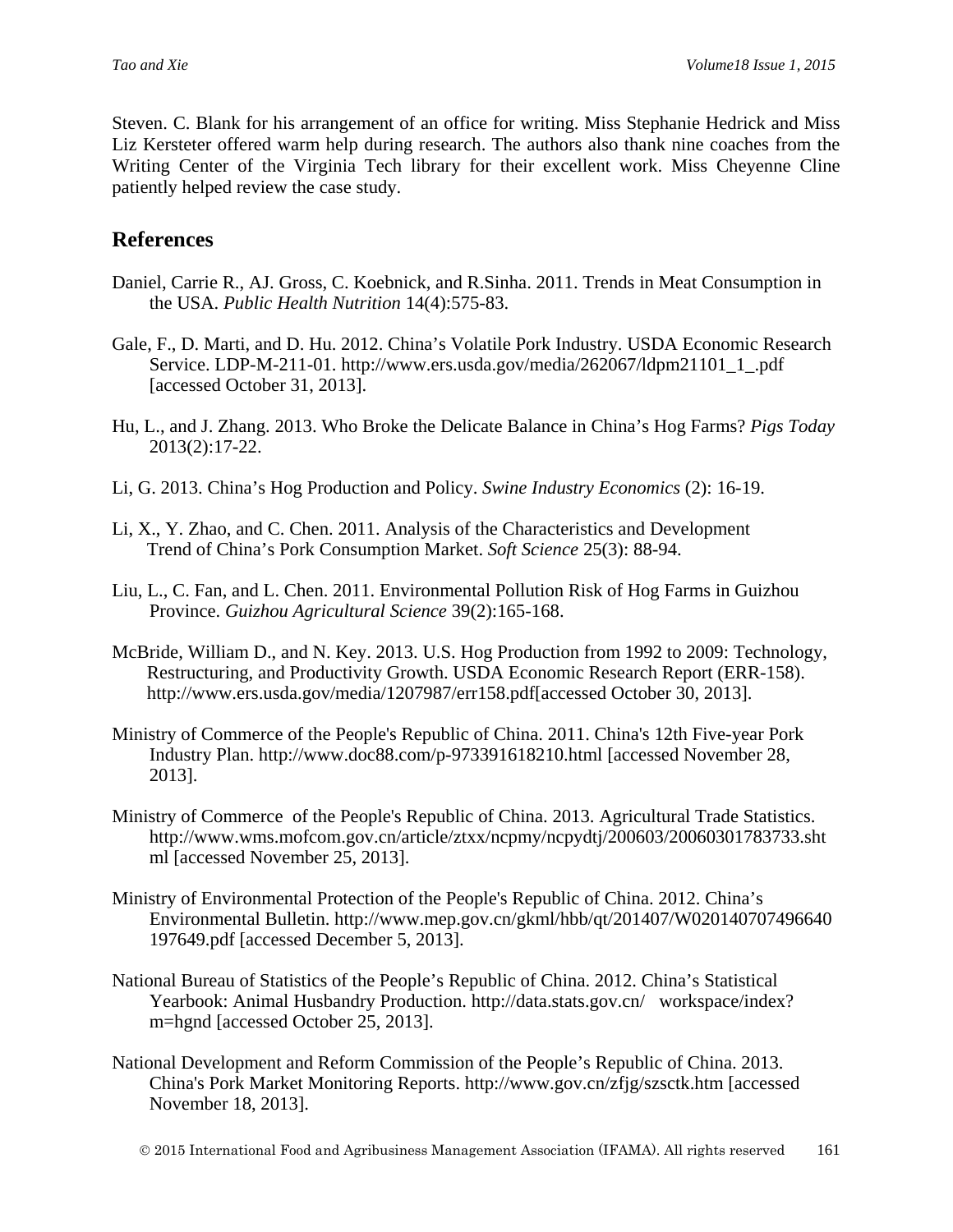- Okun, Tanner D., Irving A. Williamson, Charlotte R. Lane, Daniel R. Pearson, Shara L. Aranoff, and Dean A. Pinkert. 2011. China's Agricultural Trade: Competitive Conditions and Effects on U.S. Exports. Investigation No. 332-518. USITC publication 4219. www.usitc.gov/ publications/332/pub4219.pdf [accessed November 10, 2013].
- Pope, Larry C. 2013. Testimony in the Hearing Titled "Smithfield and Beyond: Examining Foreign Purchase of American Food Companies". www.ag.senate.gov/hearings/smithfieldand-beyond\_examining-foreign-purchases-of-american-food-companies [accessed October 26, 2013].
- Shenzhen Stock Exchange. 2013. Shuanghui Development Annual Report 2012. http:// disclosure.szse.cn/finalpage/2013-05-09/62472535.PDF[accessed November 30, 2014].
- Shuanghui International Press Release. 2014. Shuanghui International Changes Name to WH Group. http://file.irasia.com/listco/hk/whgroup/press/p140121.pdf [accessed February 27, 2014].
- Smithfield Foods. 2013. Smithfield Integrated Report. http://www.smithfieldfoods.com/media /39099/smithfield-integrated-report2013.pdf [accessed November 15, 2013].
- Smithfield Press Release Archive. 2013a. Shuanghui International and Smithfield Foods Agree to Strategic Combination, Creating a Leading Global Pork Enterprise. http://investors. smithfieldfoods.com/releasedetail.cfm?ReleaseID=767743 [accessed October 20, 2013].
- Smithfield Press Release Archive. 2013b. Smithfield Foods to Reaffirm Benefits of Shuanghui-Smithfield Transaction for U.S. Agriculture Industry. http://investors. smithfieldfoods. com/releasedetail.cfm?ReleaseID=776255 [accessed October 20, 2013].
- Smithfield Press Release Archive. 2013c. Shuanghui International and Smithfield Foods Receive CFIUS Clearance.http://investors.smithfieldfoods.com/releasedetail.cfm?Release ID=789378 [accessed October 21, 2013].
- Smithfield Press Release Archive. 2013d. Smithfield Foods Shareholders Approve Strategic Combination with Shuanghui International.http://investors.smithfieldfoods.com/ releasedetail.cfm?ReleaseID=792937 [accessed October 21, 2013].
- Smithfield Press Release Archive. 2013e. Shuanghui International and Smithfield Foods Complete Strategic Combination, Creating a Leading Global Pork Enterprise. http://investors.smithfieldfoods.com/releasedetail.cfm?ReleaseID=793522 [accessed October 28, 2013].
- Stabenow, D. 2013. Opening Statement in the Hearing Titled "Smithfield and Beyond: Foreign Purchases of American Food Companies". www.ag.senate.gov/ hearings/smithfield-and-beyond\_examining-foreign-purchases-of-american-foodcompanies [accessed October 26, 2013].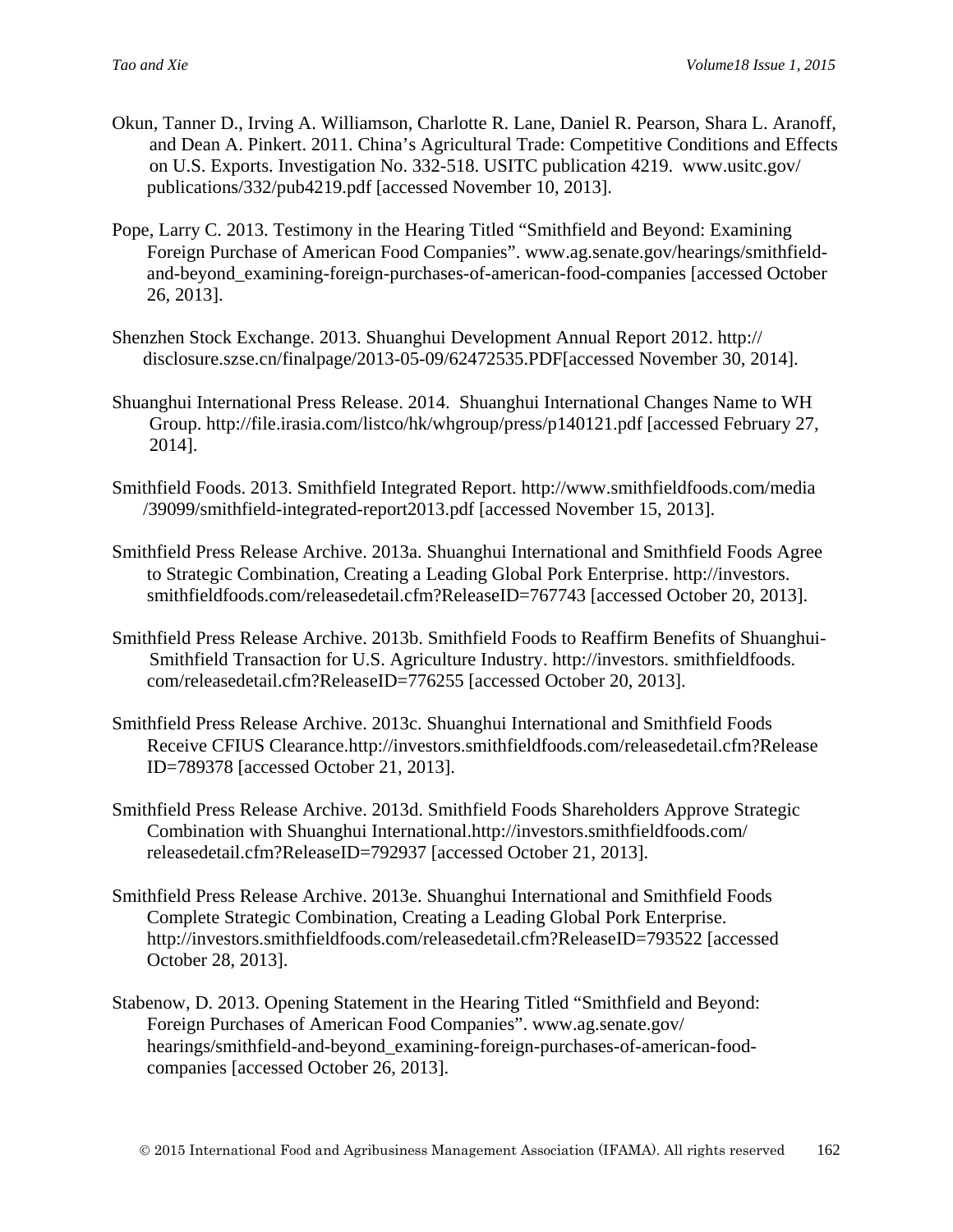- U.S. Securities and Exchange Commission. 2004. Smithfield Foods Annual Report to Security Holders. [http://www.sec.gov/Archives/edgar/vprr/04/9999999997-04-042413\[accessed](http://www.sec.gov/Archives/edgar/vprr/04/9999999997-04-042413%5baccessed) October 10, 2013].
- USDA ERS.2012a. Pork Values and Spreads. http://ers.usda.gov/data-products/meat-pricespreads.aspx [accessed November 20, 2013].
- USDA ERS. 2012b. Hogs: Monthly U.S. Trade- All Months and Countries. http://ers.usda.gov/ data-products/livestock-meat-international-trade-data.aspx [accessed November 20, 2013].
- USDA ERS. 2012c. Rising Prices and Costs for Chinese Pork. www.thepigsite.com/ articles/ 3838/rising-prices-and-costs-for-chinese-pork[accessed November 15, 2013].
- USDA ERS. 2013. Feed Grains: Yearbook Tables. http://www.ers.usda.gov/data-products/feedgrains- database/feed-grains-custom-query.aspx[accessed December 10, 2013].
- USDA Foreign Agricultural Service data. 2013 a. World Leading Pork Consumers and Consumption.www.fas.usda.gov/data/search?f%5B0%5D=field report [accessed October 26, 2013].
- USDA Foreign Agricultural Service data. 2013 b. Livestock and Poultry: World Markets and Trade.http://usda01.library.cornell.edu/usda/current/livestock-poultry-ma/livestock-poultryma-11-08-2013.pdf [accessed November 5, 2013].
- Woolsey, M., and J. Zhang. 2011. U.S. Pork Exports to China on the Rise. USDA GAIN Report Number: CH11020. http://gain.fas.usda.gov/Recent%20GAIN%20Publications/ Voluntary%20Report\_Beijing\_China%20-%20Peoples%20Republic%20of\_5-5-2011.pdf [accessed December 12, 2013].
- Zeng, G. 2011. Impact of Ractopamine Incident on Henan Pork Industry. *China Price* (2): 31-36.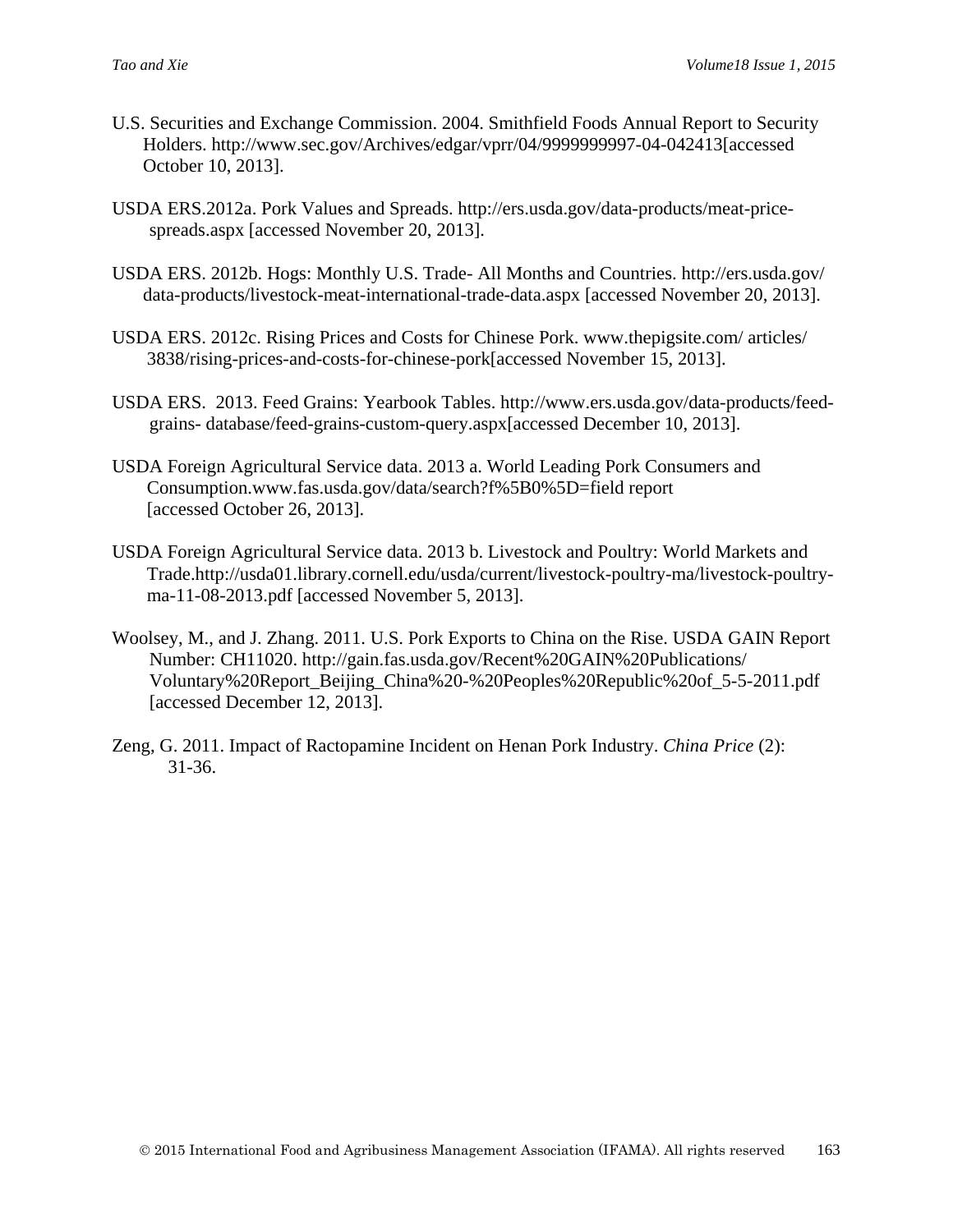# 龖 **RADITIONALFOOD Spicy Sausage Mushroom Sausage Pig's Head Meat Flavored Sausage** 法特鲁 **Taiwan Recipe Sausage Streaky Pork Sausage Ribs Source**. The website of Shuanghui Development (shuanghui.net/html/category/food/2, shuanghui.net/html/category/food/4, shuanghui.net/html/category/food/5 ). **Exhibit 2.** Selected Products of Smithfield Foods

#### **Exhibit 1.** Selected Products of Shuanghui International









**Source**. The website of Smithfield Foods (smithfieldfoods.com/our-brands/our-products/).